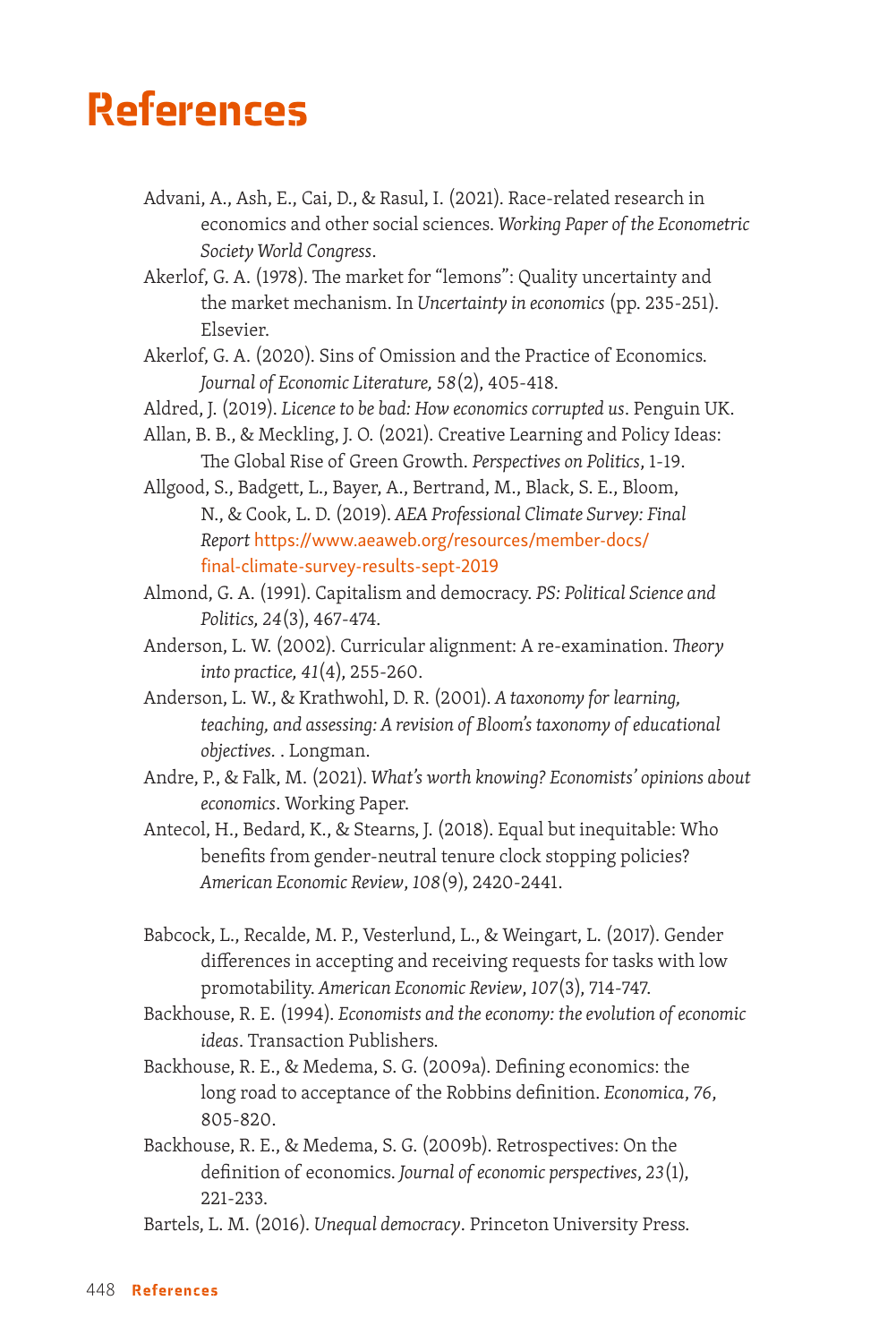- Basole, A., & Jayadev, A. (2018). A Better Economics for the Indian Context. *Economic & Political Weekly*, *53*(24).
- Bauman, Y., & Rose, E. (2011). Selection or indoctrination: Why do economics students donate less than the rest? *Journal of Economic Behavior & Organization*, *79*(3), 318-327.
- Bayer, A. (2018). The Economics Profession's Unique Problem With Diversity. *The Minority Report*(10), 17.
- Bayer, A., Bhanot, S. P., Bronchetti, E. T., & O'Connell, S. A. (2020). *Diagnosing the learning environment for diverse students in introductory economics: An analysis of relevance, belonging, and growth mindsets* (Vol. 110).
- Bayer, A., & Rouse, C. E. (2016). Diversity in the economics profession: A new attack on an old problem. *Journal of economic perspectives*, *30*(4), 221-242.
- Becker, G. S. (1973). A theory of marriage: Part I. *Journal of Political economy*, *81*(4), 813-846.
- Becker, G. S. (1976). *The economic approach to human behavior* (Vol. 803). University of Chicago press.
- Becker, G. S. (2010). *The economics of discrimination*. University of Chicago press.
- Beinhocker, E. D. (2006). *The Origin of Wealth: The Radical Remaking of Economics and What it Means for Business and Society*. Harvard University Press.
- Berggren, N., Jordahl, H., & Stern, C. (2009). The Political Opinions of Swedish Social Scientists. *Finnish economic papers*, *22*(2), 75-88.
- Bertrand, M., & Mullainathan, S. (2004). Are Emily and Greg more employable than Lakisha and Jamal? A field experiment on labor market discrimination. *American Economic Review*, *94*(4), 991-1013.
- Bewley, T. F. (1999). *Why wages don't fall during a recession*. Harvard University Press.
- Biggs, J. (2003). Aligning teaching for constructing learning. *Higher Education Academy*, *1*(4).
- Blaug, M. (2001). No history of ideas, please, we're economists. *Journal of economic perspectives*, *15*(1), 145-164.
- Bloom, B. S. (1956). *Taxonomy of educational objectives*. McKay.
- Boardman, A. E., Greenberg, D. H., Vining, A. R., & Weimer, D. L. (2017). *Cost-benefit analysis: concepts and practice*. Cambridge University Press.
- Boring, A., & Zignago, S. (2018). *Economics: where are the women?* Banque de France. [https://blocnotesdeleco.banque-france.fr/en/blog-entry/](https://blocnotesdeleco.banque-france.fr/en/blog-entry/economics-where-are-women) [economics-where-are-women](https://blocnotesdeleco.banque-france.fr/en/blog-entry/economics-where-are-women)
- Boumans, M., & Davis, J. B. (2015). *Economic methodology: Understanding economics as a science*. Macmillan International Higher Education.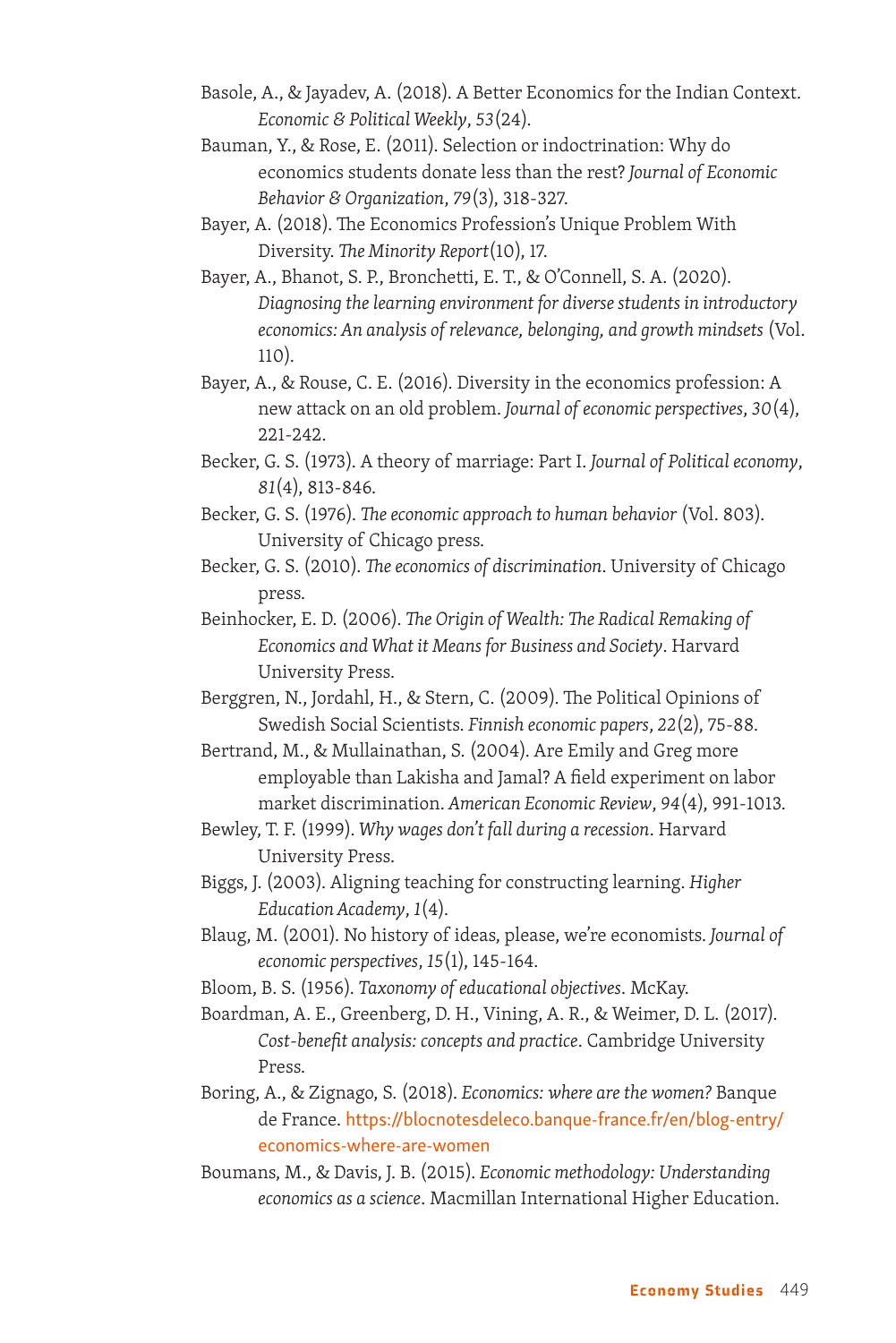Bowles, S., & Carlin, W. (2020). What students learn in economics 101: Time for a change. *Journal of Economic Literature*, *58*(1), 176-214.

- Bowles, S., & Gintis, H. (2012). *Democracy and capitalism: Property, community, and the contradictions of modern social thought*. Routledge.
- Brillant, L. (2018). Ursula Hicks' and Vera Lutz's contributions to development finance 1. In K. Madden & R. W. Dimand (Eds.), *The Routledge Handbook of the History of Women's Economic Thought* (pp. 341-357). Routledge.
- Butler-Sloss, S., & Beckmann, M. (2021). *Economics journals' engagement in the planetary emergency: a misallocation of resources?* Economists for Future. [https://econ4future.org/wp-content/uploads/2021/04/](https://econ4future.org/wp-content/uploads/2021/04/economics-journals-engagement-in-the-planetary-emergency-v3.pdf) [economics-journals-engagement-in-the-planetary-emergency-v3.pdf](https://econ4future.org/wp-content/uploads/2021/04/economics-journals-engagement-in-the-planetary-emergency-v3.pdf)
- Butler, A. (2009). The illusion of objectivity: implications for teaching economics. In R. F. Garnett Jr, E. Olsen, & M. Starr (Eds.), *Economic pluralism* (pp. 258-271). Routledge.
- Butler, G., Jones, E., & Stilwell, F. J. (2009). *Political economy now!: The struggle for alternative economics at the University of Sydney*. Darlington Press.
- Butterfield, H. (1931). *The Whig interpretation of history*. WW Norton & Company.
- Carlin, B. A., Gelb, B. D., Belinne, J. K., & Ramchand, L. (2018). Bridging the gender gap in confidence. *Business Horizons*, *61*(5), 765-774.
- Carlin, W. (2021). *Personal Communication*.
- Carruthers, B. G., & Ariovich, L. (2010). *Money and credit: A sociological approach* (Vol. 6). Polity.
- Casselman, B., & Tankersley, J. (2020). Economics, Dominated by White Men, Is Roiled by Black Lives Matter. *The New York Times*. [https://](https://www.nytimes.com/2020/06/10/business/economy/white-economists-black-lives-matter.html) [www.nytimes.com/2020/06/10/business/economy/white-economists](https://www.nytimes.com/2020/06/10/business/economy/white-economists-black-lives-matter.html)[black-lives-matter.html](https://www.nytimes.com/2020/06/10/business/economy/white-economists-black-lives-matter.html)
- Ceballos, G., Ehrlich, P. R., & Dirzo, R. (2017). Biological annihilation via the ongoing sixth mass extinction signaled by vertebrate population losses and declines. *Proceedings of the national academy of sciences*, *114*(30), E6089-E6096.
- Ceci, S. J., Ginther, D. K., Kahn, S., & Williams, W. M. (2014). Women in academic science: A changing landscape. *Psychological science in the public interest*, *15*(3), 75-141.
- Cedrini, M., & Fontana, M. (2018). Just another niche in the wall? How specialization is changing the face of mainstream economics. *Cambridge journal of economics*, *42*(2), 427-451.
- Cedrini, M. A., & Fontana, M. (2015). Mainstreaming. Reflections on the origins and fate of mainstream pluralism. *CESMEP Working Paper Series*.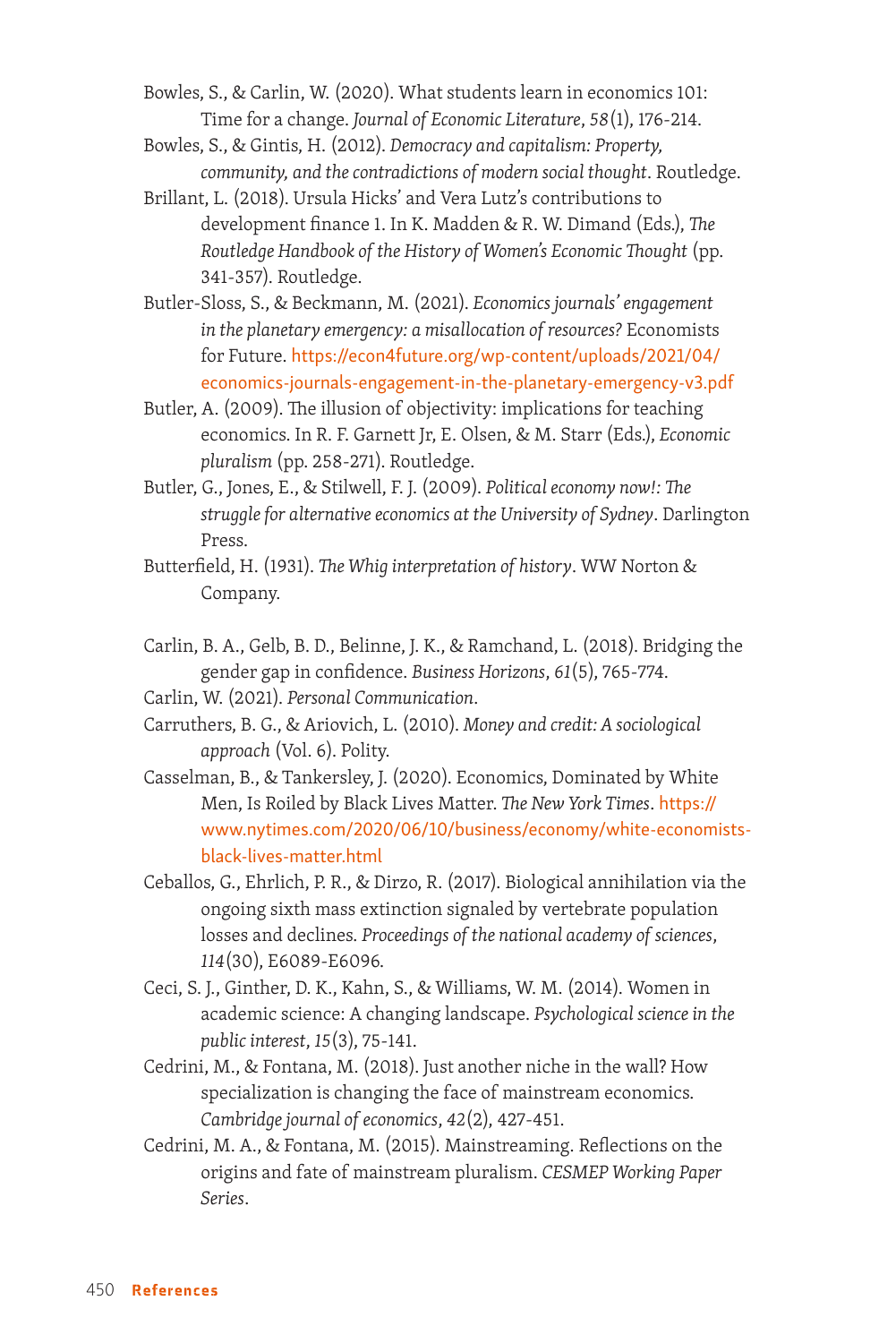- Chang, H.-J. (2012). When Brian Eno met Ha-Joon Chang. *The Guardian*. [https://www.theguardian.com/music/2012/nov/11/](https://www.theguardian.com/music/2012/nov/11/brian-eno-ha-joon-chang) [brian-eno-ha-joon-chang](https://www.theguardian.com/music/2012/nov/11/brian-eno-ha-joon-chang)
- Chang, H.-J. (2014). *Economics: the user's guide* (Vol. 1). Bloomsbury Publishing USA.
- Chase-Dunn, C., & Hall, T. D. (1997). *Rise and demise: Comparing world-systems*. Routledge.
- Chelwa, G. (2016). Decolonizing the teaching of economics. *Africa Is a Country*. [https://africasacountry.com/2016/04/](https://africasacountry.com/2016/04/decolonizing-the-teaching-of-economics) [decolonizing-the-teaching-of-economics](https://africasacountry.com/2016/04/decolonizing-the-teaching-of-economics)

Cherrier, B. (2016). Is there really an empirical turn in economics. *Institute for New Economic Thinking blog 29th September*. [https://www.ineteconomics.org/perspectives/blog/](https://www.ineteconomics.org/perspectives/blog/is-there-really-an-empirical-turn-in-economics) [is-there-really-an-empirical-turn-in-economics](https://www.ineteconomics.org/perspectives/blog/is-there-really-an-empirical-turn-in-economics)

- Chi, M. T. (2009). Active‐constructive‐interactive: A conceptual framework for differentiating learning activities. *Topics in cognitive science*, *1*(1), 73-105.
- Clower, R. W. (1995). Axiomatics in economics. *Southern Economic Journal*, *62*(2), 307-319.
- Coase, R. H. (1960). The problem of social cost. In C. Gopalakrishnan (Ed.), *Classic papers in natural resource economics* (pp. 87-137). Springer.
- Coase, R. H. (1978). Economics and contiguous disciplines. *The Journal of Legal Studies*, *7*(2).
- Coase, R. H. (1999). Opening Address. The Annual Conference of the International Society of New Institutional Economics, Washington, DC, USA.
- Coase, R. H. (2012). *The firm, the market, and the law*. University of Chicago press.
- Coates, D. (2005). *Varieties of capitalism, varieties of approaches*. Springer.
- Cohen, A. J., & Harcourt, G. C. (2003). Retrospectives: whatever happened to the Cambridge capital theory controversies? *Journal of economic perspectives*, *17*(1), 199-214.
- Colander, D. (1992). Retrospectives: The lost art of economics. *Journal of economic perspectives*, *6*(3), 191-198.
- Colander, D. (2000). The death of neoclassical economics. *Journal of the History of Economic Thought*, *22*(2), 127-143.
- Colander, D. (2001). *The lost art of economics: Essays on economics and the economics profession*. Edward Elgar Cheltenham.
- Colander, D. (2003). Caveat lector: Living with the 15% rule. In *The stories economists tell: Essays on the art ofteaching economics* (pp. 33-43). McGraw-Hill.
- Colander, D. (2008). *The making of an economist, redux*. Princeton University Press.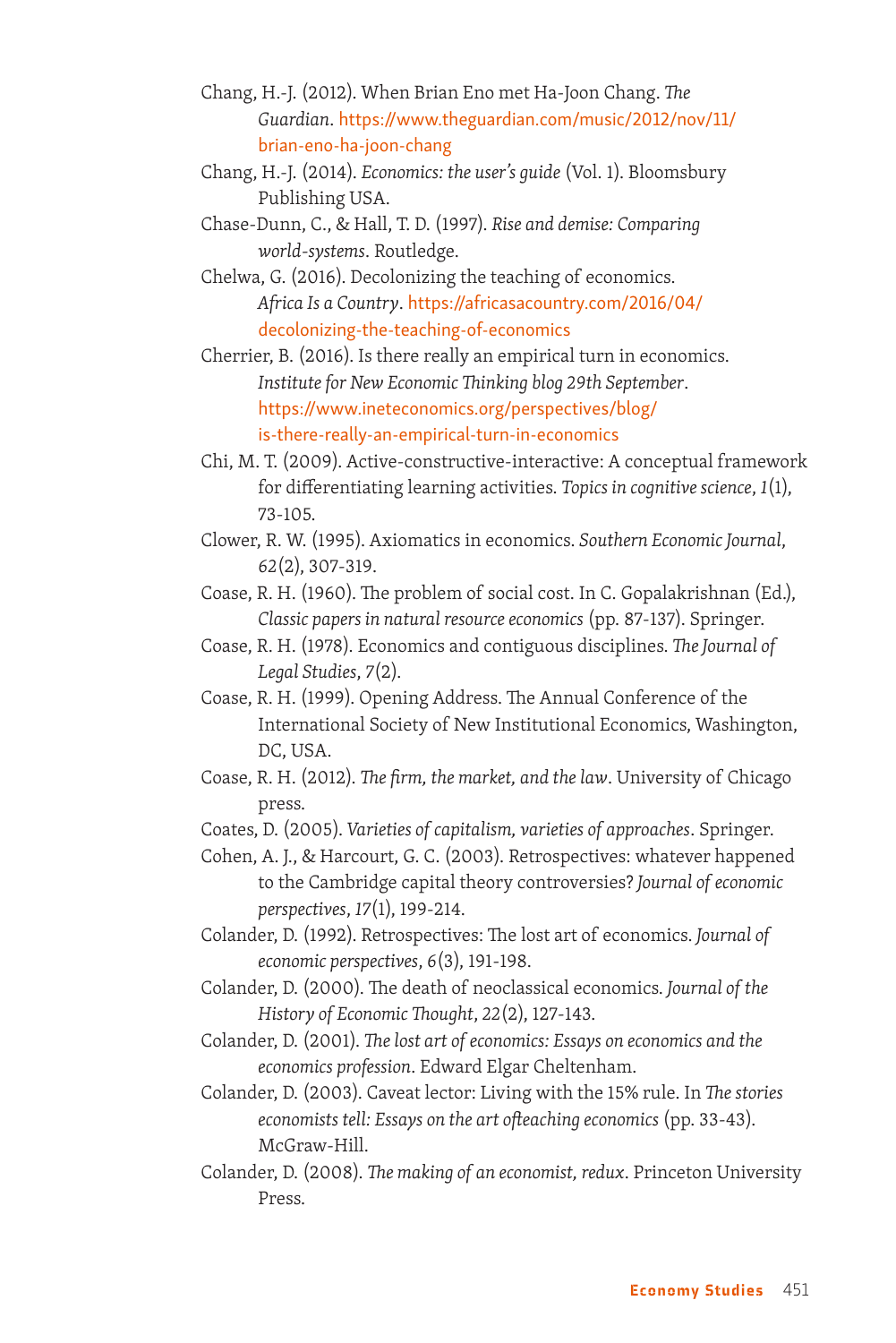- Colander, D., & Klamer, A. (1987). The making of an economist. *Journal of economic perspectives*, *1*(2), 95-111.
- Colander, D., & Landreth, H. (1998). Political Influence on the Textbook Keynesian Revolution. In *Keynesianism and the Keynesian Revolution in America* (pp. 59-72). Edward Elgar.
- Colander, D., & McGoldrick, K. (2009). The Teagle Foundation Report: the economics major as part of a liberal education. In *Educating economists: The Teagle discussion on re-evaluating the undergraduate economics major*. Edward Elgar.
- Colander, D. C., & McGoldrick, K. (2010). *Educating economists: The Teagle discussion on re-evaluating the undergraduate economics major*. Edward Elgar.
- Comaroff, J., & Comaroff, J. (2012). Theory from the South: or How Euro-America is evolving towards Africa. *Boulder/London: Paradigm*.
- Conti-Brown, P. (2009). A proposed fat-tail risk metric: disclosures, derivatives, and the measurement of financial risk. *Washington University Law Review*, *87*, 1461.
- CORE-Team. (2017). *The Economy: Economics for a Changing World*. Oxford University Press.
- Courvisanos, J., Doughney, J., & Millmow, A. (2016). *Reclaiming Pluralism in Economics*. Routledge.
- Cousins, J. B., & Chouinard, J. A. (2012). *Participatory evaluation up close: An integration of research-based knowledge*. Information Age Publishing.
- Coyle, D. (2012). *What's the Use of Economics? Teaching the Dismal Science After the Crisis*. London Publishing Partnership.
- Crawford, C., Davies, N. M., & Smith, S. (2018). *Why do so few women study economics? Evidence from England*. Institute for Fiscal Studies. [https://](https://www.res.org.uk/uploads/assets/uploaded/6c3fd338-88d6-47ea-bf2f302dfee7f37e.pdf) [www.res.org.uk/uploads/assets/uploaded/6c3fd338-88d6-47ea](https://www.res.org.uk/uploads/assets/uploaded/6c3fd338-88d6-47ea-bf2f302dfee7f37e.pdf)[bf2f302dfee7f37e.pdf](https://www.res.org.uk/uploads/assets/uploaded/6c3fd338-88d6-47ea-bf2f302dfee7f37e.pdf)
- Da Costa, P. N. (2017). The 'sobering' gender and racial gap among economists is hurting everyone. *Business Insider* [https://www.](https://www.businessinsider.nl/gender-and-racial-gaps-in-economics-are-hurting-everyone-2017-9?international=true&r=US) [businessinsider.nl/gender-and-racial-gaps-in-economics-are-hurting](https://www.businessinsider.nl/gender-and-racial-gaps-in-economics-are-hurting-everyone-2017-9?international=true&r=US)[everyone-2017-9?international=true&r=US](https://www.businessinsider.nl/gender-and-racial-gaps-in-economics-are-hurting-everyone-2017-9?international=true&r=US)
- Daly, H. E., & Farley, J. (2011). *Ecological economics: principles and applications*. Island press.
- Das, J., Do, Q.-T., Shaines, K., & Srikant, S. (2013). US and them: The geography of academic research. *Journal of Development Economics*, *105*, 112-130.
- Davies, H. T., & Nutley, S. M. (2000). *What works?: Evidence-based policy and practice in public services*. Policy Press.
- Davis, J. B. (2002). Review: The Lost Art of Economics, Essays on Economics and the Economics Profession. *History of Economic Ideas*, *10*(2).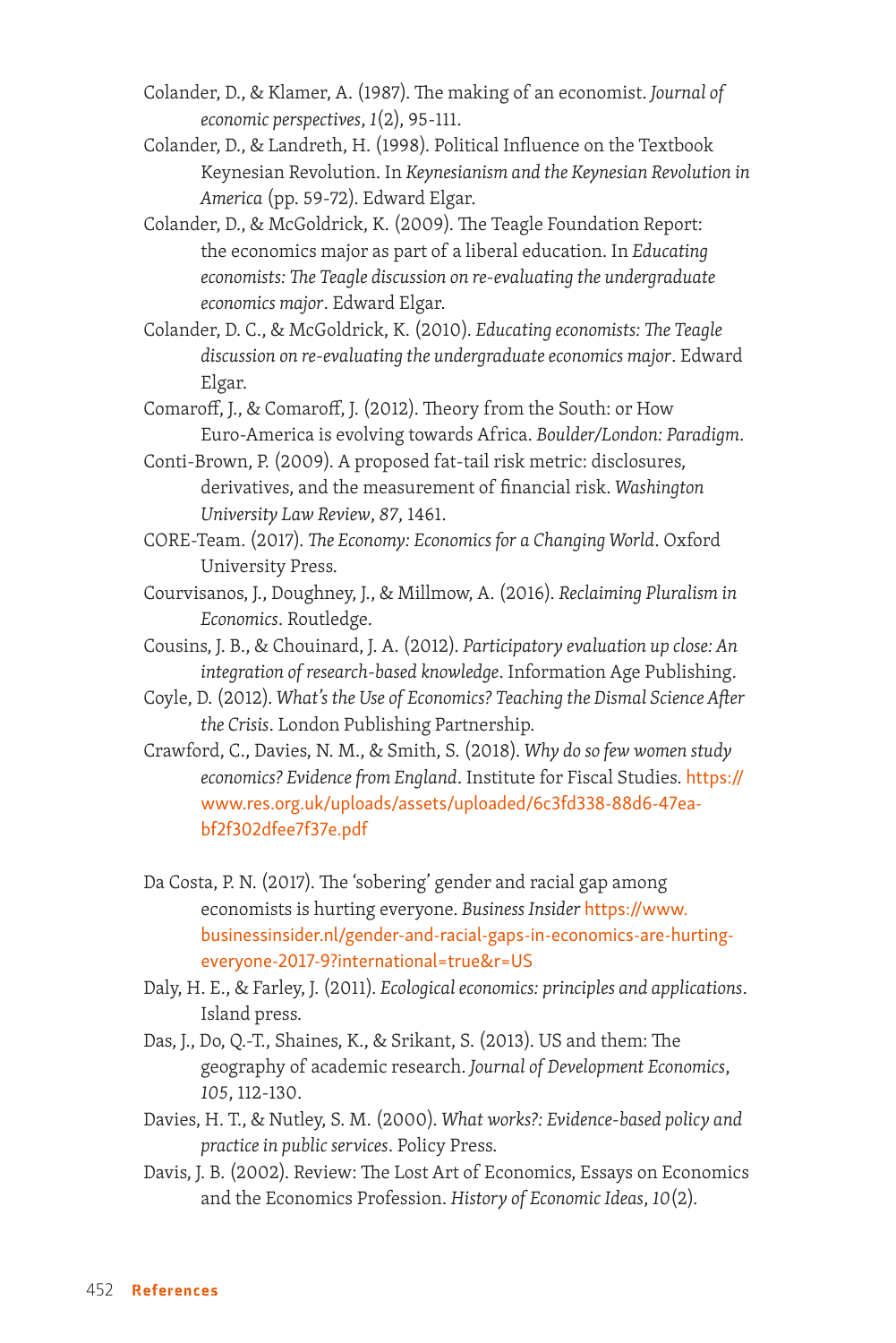- Davis, J. B. (2006). The turn in economics: neoclassical dominance to mainstream pluralism? *Journal of institutional economics*, *2*(1), 1-20.
- De Benedictis, L., & Di Maio, M. (2011). Economists' views about the economy: Evidence from a survey of Italian economists. *Rivista italiana degli economisti*, *16*(1), 37-84.
- de Goede, M., Belder, R., & De Jonge, J. (2014). *Promoveren in Nederland: Motivatie en loopbaanverwachtingen van promovendi*. Rathenau Instituut.
- de Langhe, R. (2009). Why should I adopt pluralism? In R. F. Garnett Jr, E. Olsen, & M. Starr (Eds.), *Economic pluralism* (pp. 109-120). Routledge.
- Decker, S., Elsner, W., & Flechtner, S. (2018). *Advancing pluralism in teaching economics: International perspectives on a textbook science*. Routledge.
- Decker, S., Elsner, W., & Flechtner, S. (2019). *Principles and Pluralist Approaches in Teaching Economics: Towards a Transformative Science* (Vol. 41). Routledge.
- DeMartino, G. F., & McCloskey, D. N. (2016). *The Oxford handbook of professional economic ethics*. Oxford University Press.
- Denis, A. (2009). Pluralism in economics education. *International Review of Economics Education*, *8*(2), 6-22.
- Dequech, D. (2017). Some institutions (social norms and conventions) of contemporary mainstream economics, macroeconomics and financial economics. *Cambridge journal of economics*, *41*(6), 1627-1652.
- Dolar, V. (2021). The gender gap in economics is huge it's even worse than tech. *The Conversation*. [https://theconversation.com/the-gender-gap](https://theconversation.com/the-gender-gap-in-economics-is-huge-its-even-worse-than-tech-156275)[in-economics-is-huge-its-even-worse-than-tech-156275](https://theconversation.com/the-gender-gap-in-economics-is-huge-its-even-worse-than-tech-156275)
- Dow, S. (2009). History of Thought, Methodology and Pluralism. *The Handbook of Pluralist Economics Education, London, Routledge*, 43-53.
- Dutch Government. (2020). *Beantwoording Kamervragen private equity in de kinderopvang*. [https://www.](https://www.rijksoverheid.nl/documenten/kamerstukken/2020/09/14/beantwoording-kamervragen-private-equity-in-de-kinderopvang) [rijksoverheid.nl/documenten/kamerstukken/2020/09/14/](https://www.rijksoverheid.nl/documenten/kamerstukken/2020/09/14/beantwoording-kamervragen-private-equity-in-de-kinderopvang) [beantwoording-kamervragen-private-equity-in-de-kinderopvang](https://www.rijksoverheid.nl/documenten/kamerstukken/2020/09/14/beantwoording-kamervragen-private-equity-in-de-kinderopvang)
- Dutch Parliament. (2019). *Rondetafelgesprek: Private equity in de kinderopvang*. [https://www.tweedekamer.nl/debat\\_en\\_vergadering/](https://www.tweedekamer.nl/debat_en_vergadering/commissievergaderingen/details?id=2019A01311) [commissievergaderingen/details?id=2019A01311](https://www.tweedekamer.nl/debat_en_vergadering/commissievergaderingen/details?id=2019A01311)
- Earle, J., Moran, C., & Ward-Perkins, Z. (2016). *The econocracy: the perils of leaving economics to the experts*. Manchester University Press.
- Eliassen, R. L. (2016). *On the liberty of thought and discussion in economics*. Anglia Ruskin University.
- Ely, R. T. (1898). Fraternalism vs. Paternalism in Government. *The Century Magazine*.
- Ely, R. T. (1906). *Studies in the Evolution of Industrial Society*. The MacMillan Company.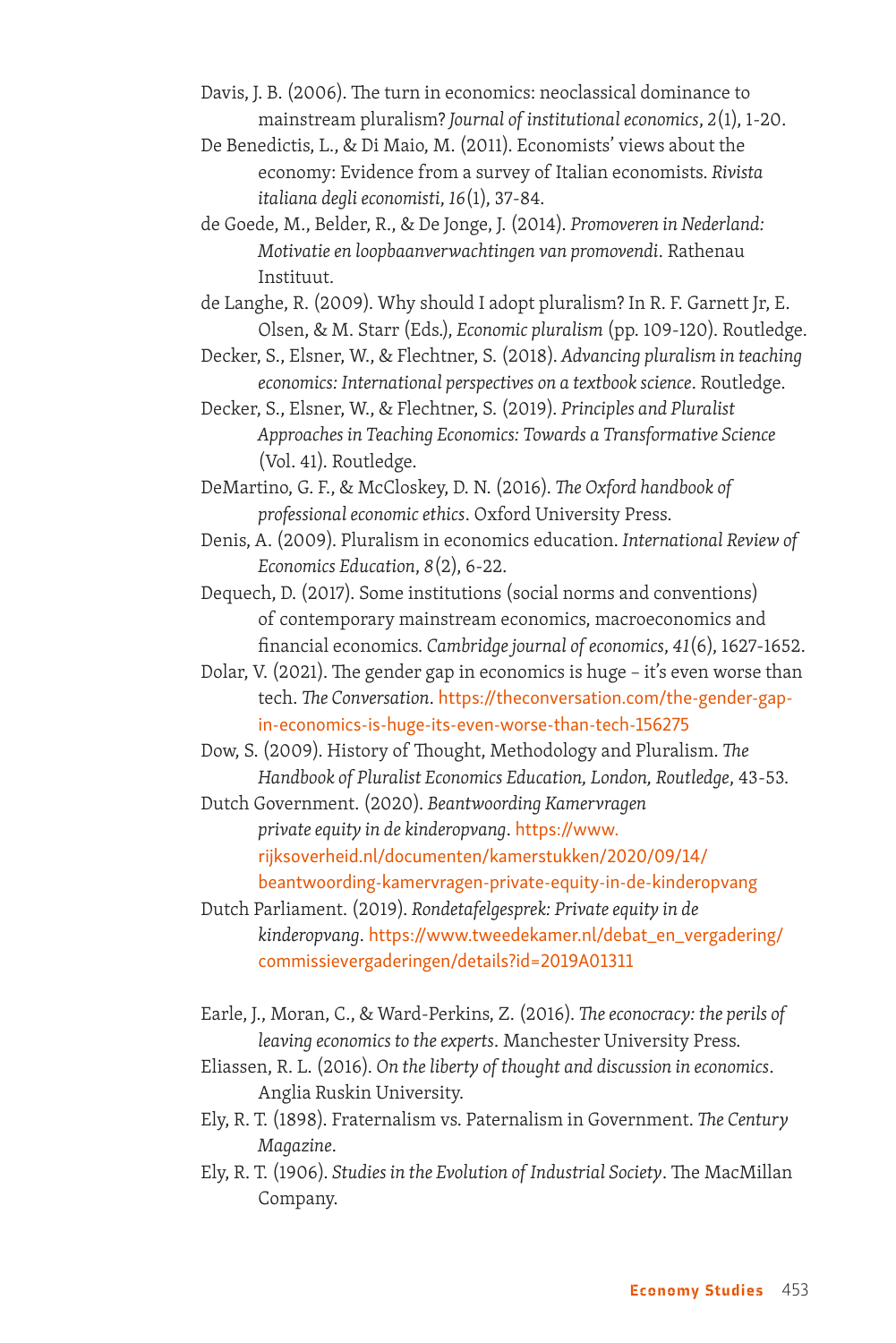- European-Commission. (2021). *Sustainable finance*. [https://ec.europa.](https://ec.europa.eu/info/business-economy-euro/banking-and-finance/sustainable-finance_en) [eu/info/business-economy-euro/banking-and-finance/](https://ec.europa.eu/info/business-economy-euro/banking-and-finance/sustainable-finance_en) [sustainable-finance\\_en](https://ec.europa.eu/info/business-economy-euro/banking-and-finance/sustainable-finance_en)
- FEE. (2017). *The Case against Pluralism in Economics*. [https://fee.org/articles/](https://fee.org/articles/the-case-against-pluralism-in-economics/) [the-case-against-pluralism-in-economics/](https://fee.org/articles/the-case-against-pluralism-in-economics/)
- FEE. (2021). *Mission*. <https://fee.org/about/>
- Fine, B., & Milonakis, D. (2009). *From economics imperialism to freakonomics: The shifting boundaries between economics and other social sciences*. Routledge.
- Fourcade, M. (2009). *Economists and societies*. Princeton.
- Fourcade, M., & Healy, K. (2007). Moral views of market society. *Annual review of Sociology*, *33*.
- Fourcade, M., Ollion, E., & Algan, Y. (2015). The superiority of economists. *Journal of economic perspectives*, *29*(1), 89-114.
- Francis, D., & Opoku-Agyeman, A. G. (2020). Economists' Silence on Racism Is 100 Years in the Making. *Newsweek*. [https://www.newsweek.com/](https://www.newsweek.com/economists-silence-racism-100-years-making-opinion-1509790) [economists-silence-racism-100-years-making-opinion-1509790](https://www.newsweek.com/economists-silence-racism-100-years-making-opinion-1509790)
- Frank, R. H. (2011). Less is more: The perils of trying to cover too much in microeconomic principles. In G. M. Hoyt & K. McGoldrick (Eds.), *International handbook on teaching and learning economics*. Edward Elgar Publishing.
- Freeman, A., Chick, V., & Kayatekin, S. (2014). Samuelson's ghosts: Whig history and the reinterpretation of economic theory. *Cambridge journal of economics*, *38*(3), 519-529.
- Freeman, S., Eddy, S. L., McDonough, M., Smith, M. K., Okoroafor, N., Jordt, H., & Wenderoth, M. P. (2014). Active learning increases student performance in science, engineering, and mathematics. *Proceedings of the national academy of sciences*, *111*(23), 8410-8415.
- French-Government. (2014). *L'avenir des sciences économiques à l'Université en France*. [https://cache.media.enseignementsup-recherche.gouv.fr/file/](https://cache.media.enseignementsup-recherche.gouv.fr/file/Formations_et_diplomes/05/1/Rapport_Hautcoeur2014_328051.pdf) [Formations\\_et\\_diplomes/05/1/Rapport\\_Hautcoeur2014\\_328051.pdf](https://cache.media.enseignementsup-recherche.gouv.fr/file/Formations_et_diplomes/05/1/Rapport_Hautcoeur2014_328051.pdf)
- Friedman, M. (1962). *Capitalism and Freedom*. University of Chicago Press
- Fullbrook, E. (2003). *The Crisis in Economics: the post-autistic economics movement: the first 600 days* (Vol. 22). Psychology Press.
- Fullbrook, E. (2007). *Real world economics: a post-autistic economics reader* (Vol. 1). Anthem Press.
- Fullbrook, E. (2008). *Pluralist economics*. Zed Books.
- Galbraith, J. K. (1981). *A life in our times*. Plunkett Lake Press.
- Gans, J. S., & Shepherd, G. B. (1994). How are the mighty fallen: Rejected classic articles by leading economists. *Journal of economic perspectives*, *8*(1), 165-179.
- Garnett Jr, R. F., Olsen, E., & Starr, M. (2009). *Economic pluralism* (Vol. 122). Routledge.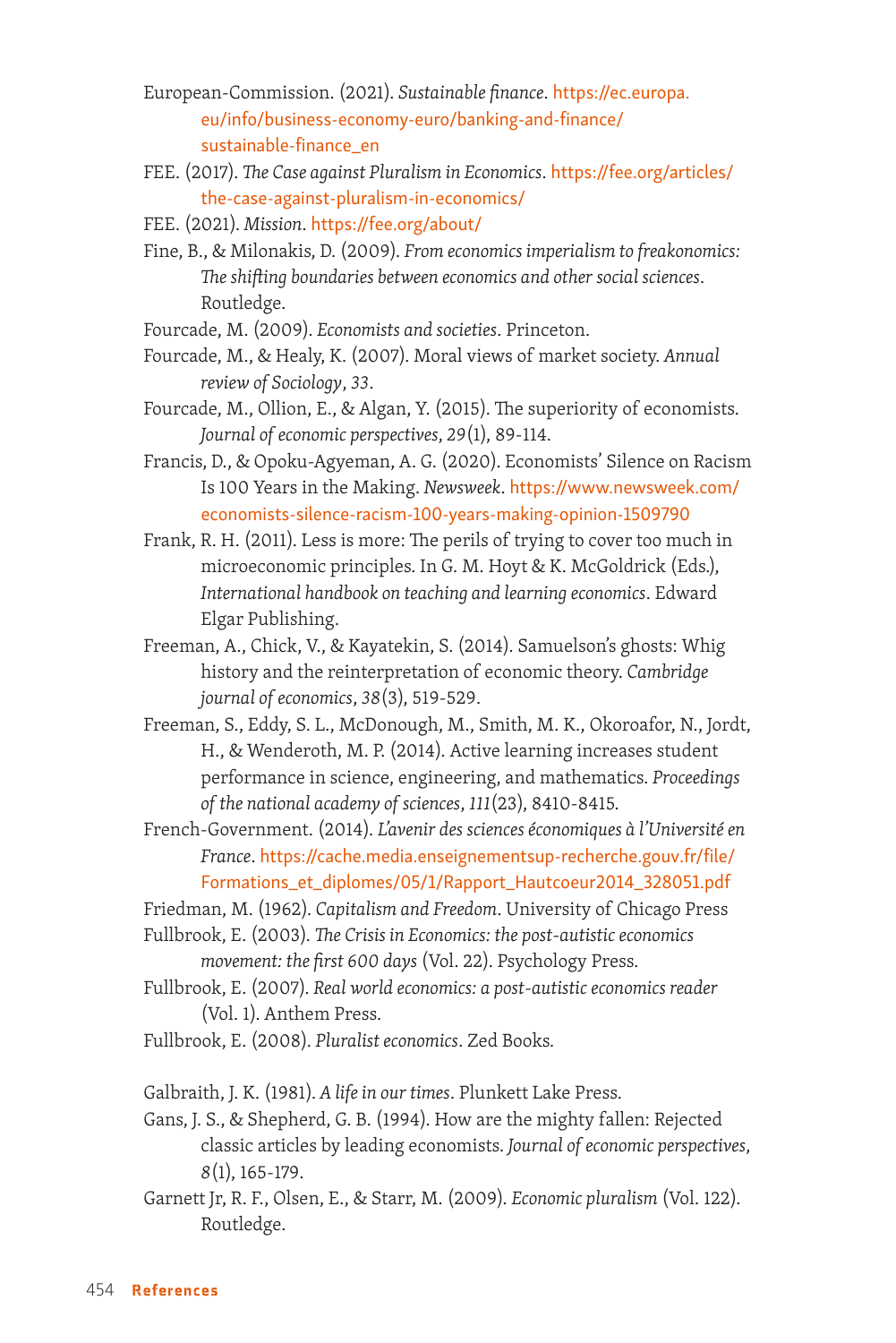- Gilens, M. (2012). *Affluence and influence: Economic inequality and political power in America*. Princeton University Press.
- Gilens, M., & Page, B. I. (2014). Testing theories of American politics: Elites, interest groups, and average citizens. *Perspectives on Politics*, *12*(3), 564-581.
- Ginther, D. K., & Kahn, S. (2004). Women in economics: moving up or falling off the academic career ladder? *Journal of economic perspectives*, *18*(3), 193-214.
- Girardi, D., Mamunuru, S. M., Halliday, S. D., & Bowles, S. (2021). Does economics make you selfish? *UMass Amherst Economics Department Working Paper Series*.
- Goodwin, N., Harris, J. M., Nelson, J. A., Roach, B., & Torras, M. (2019). *Principles of economics in context*. Routledge.
- Gräbner, C., & Strunk, B. (2020). Pluralism in economics: its critiques and their lessons. *Journal of Economic Methodology*, *27*(4), 311-329.

Graeber, D. (2005). Value: anthropological theories of value. In J. Carrier (Ed.), *A handbook of economic anthropology*. Edward Elgar Publishing.

Granovetter, M. (1985). Economic action and social structure: The problem of embeddedness. *American Journal of Sociology*, *91*, 22-45.

Greenwald, A. G., & Banaji, M. R. (1995). Implicit social cognition: attitudes, self-esteem, and stereotypes. *Psychological review*, *102*(1), 4.

- Greenwald, A. G., & Krieger, L. H. (2006). Implicit bias: Scientific foundations. *California law review*, *94*(4), 945-967.
- Groenewegen, J. (2007). *Teaching pluralism in economics*. Edward Elgar Publishing.

Grossbard, S. (1993). *On the Economics of Marriage-A Theory of Marriage, Labor and Divorce*. Westview Press.

Guba, E. G., & Lincoln, Y. S. (1989). *Fourth generation evaluation*. Sage.

Haberl, H., Wiedenhofer, D., Virág, D., Kalt, G., Plank, B., Brockway, P., Fishman, T., Hausknost, D., Krausmann, F., & Leon-Gruchalski, B. (2020). A systematic review of the evidence on decoupling of GDP, resource use and GHG emissions, part II: synthesizing the insights. *Environmental Research Letters*, *15*(6), 065003.

Halpern, D. F., Benbow, C. P., Geary, D. C., Gur, R. C., Hyde, J. S., & Gernsbacher, M. A. (2007). The science of sex differences in science and mathematics. *Psychological science in the public interest*, *8*(1), 1-51.

- Hansen, W. L. (1986). What knowledge is most worth knowing--for economics majors? *The American Economic Review*, *76*(2), 149-152.
- Hansen, W. L. (2001). Expected proficiencies for undergraduate economics majors. *The Journal of Economic Education*, *32*(3), 231-242.

Hansen, W. L. (2011). An expected proficiencies approach to the economics major. In G. M. Hoyt & K. McGoldrick (Eds.), *International handbook on teaching and learning economics*. Edward Elgar Publishing.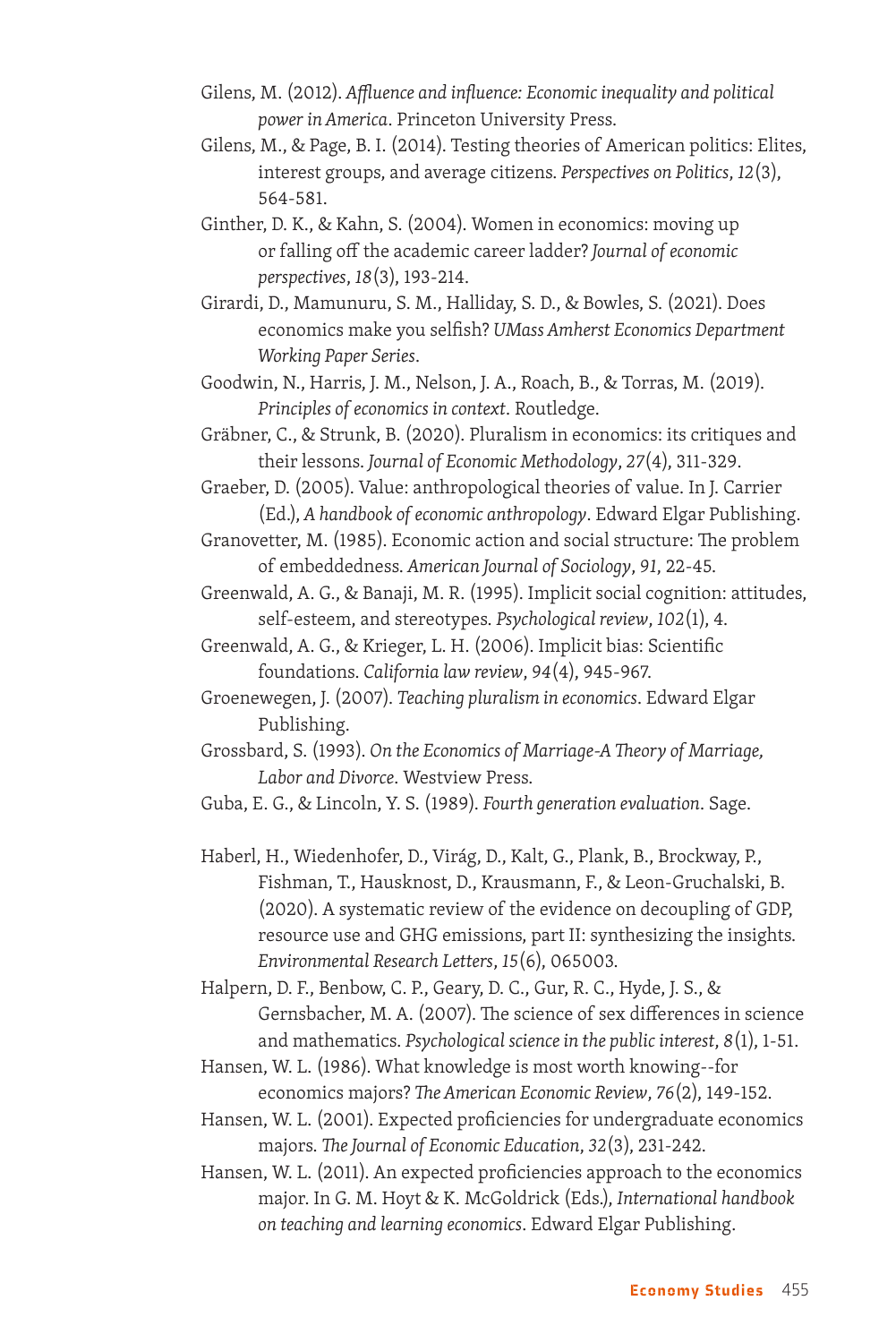- Hardoon, D., Fuentes-Nieva, R., & Ayele, S. (2016). *An Economy for the 1%: How privilege and power in the economy drive extreme inequality and how this can be stopped*. Oxfam International. [https://www-cdn.oxfam.](https://www-cdn.oxfam.org/s3fs-public/file_attachments/bp210-economy-one-percent-tax-havens-180116-en_0.pdf) [org/s3fs-public/file\\_attachments/bp210-economy-one-percent-tax](https://www-cdn.oxfam.org/s3fs-public/file_attachments/bp210-economy-one-percent-tax-havens-180116-en_0.pdf)[havens-180116-en\\_0.pdf](https://www-cdn.oxfam.org/s3fs-public/file_attachments/bp210-economy-one-percent-tax-havens-180116-en_0.pdf)
- Hart, K. (2005). Money: one anthropologist's view. In J. Carrier (Ed.), *A handbook of economic anthropology*. Edward Elgar Publishing.
- Harvey, J. T. (2019). Do Women Avoid Economics...Or Does Economics Avoid Women? *Forbes*. [https://www.forbes.com/sites/](https://www.forbes.com/sites/johntharvey/2019/01/11/do-women-avoid-economics-or-does-economics-avoid-women/?sh=2220d1422f32) [johntharvey/2019/01/11/do-women-avoid-economics-or-does](https://www.forbes.com/sites/johntharvey/2019/01/11/do-women-avoid-economics-or-does-economics-avoid-women/?sh=2220d1422f32)[economics-avoid-women/?sh=2220d1422f32](https://www.forbes.com/sites/johntharvey/2019/01/11/do-women-avoid-economics-or-does-economics-avoid-women/?sh=2220d1422f32)
- Hayek, F. (1974). The Nobel Banquet Speech.
- Heilbroner, R. L. (1953). *The worldly philosophers: The lives, times and ideas of the great economic thinkers*. Simon and Schuster.
- Heilbroner, R. L. (1960). *The future as history*. Harper & Row.
- Hengel, E. (2017). Publishing while female are women held to higher standards? Evidence from peer review. [https://www.aeaweb.org/](https://www.aeaweb.org/conference/2018/preliminary/paper/FZ9iRYss) [conference/2018/preliminary/paper/FZ9iRYss](https://www.aeaweb.org/conference/2018/preliminary/paper/FZ9iRYss)
- Hickel, J. (2020). *Less is more: How degrowth will save the world*. Random House.
- Hickel, J., & Kallis, G. (2020). Is green growth possible? *New political economy*, *25*(4), 469-486.
- Hirschman, A. O. (1982). Rival interpretations of market society: Civilizing, destructive, or feeble? *Journal of Economic Literature*, *20*(4), 1463-1484.
- Ho, K. (2009). *Liquidated: an ethnography of Wall Street*. Duke University Press.
- Hodgson, G. M., Mäki, U., & McCloskey, D. N. (1992). Plea for a pluralistic and rigorous economics. *American Economic Review*, *82*(2), 25.
- Howard, M., & King, J. E. (2001). 'State capitalism'in the Soviet Union. *History of Economics Review*, *34*(1), 110-126.
- Hoyt, G. M., & McGoldrick, K. (2012). *International handbook on teaching and learning economics*. Edward Elgar Publishing.
- Hurston, Z. N. (1942). *Dust tracks on a road: an autobiography*. Hutchinson &  $Co.$
- Hütten, M., Maman, D., Rosenhek, Z., & Thiemann, M. (2018). Critical financial literacy: an agenda. *International Journal of Pluralism and Economics Education*, *9*(3), 274-291.
- IDEAS. (2021). *Female representation in Economics, as of April 2021*. [https://](https://ideas.repec.org/top/female.html) [ideas.repec.org/top/female.html](https://ideas.repec.org/top/female.html)
- Ihlanfeldt, K., & Mayock, T. (2009). Price discrimination in the housing market. *Journal of Urban Economics*, *66*(2), 125-140.
- INET. (2011). *Three-Year Economics Undergraduate Curriculum*.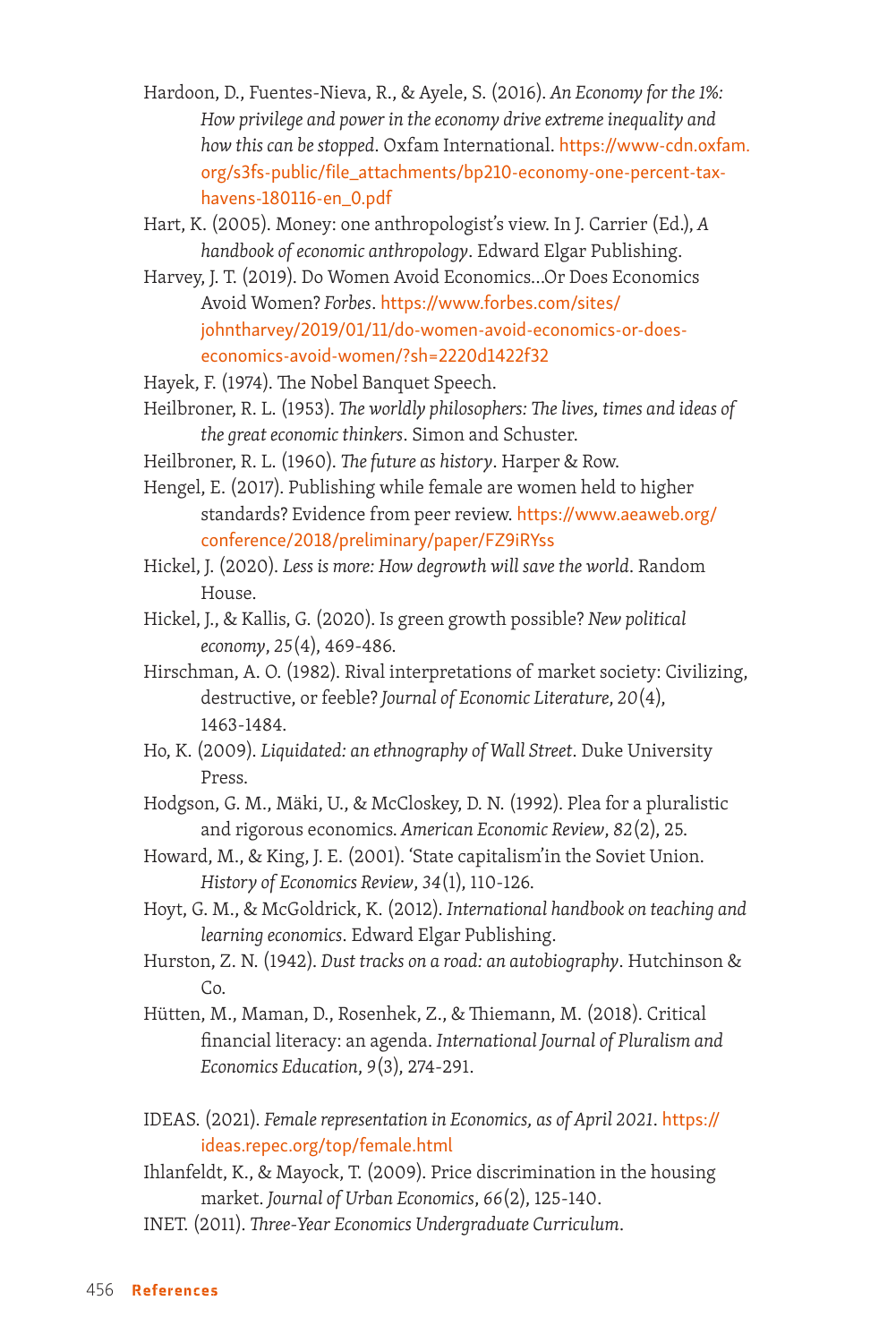- Ingham, G. (2013). *Capitalism: With a new postscript on the financial crisis and its aftermath*. John Wiley & Sons.
- Jackson, W. A. (2018). Strategic pluralism and monism in heterodox economics. *Review of Radical Political Economics*, *50*(2), 237-251.
- Javdani, M. (2019). The way to fix bias in economics is to recruit more women. *Financial Times*. [https://www.ft.com/](https://www.ft.com/content/5b9b47d2-2e12-11e9-80d2-7b637a9e1ba1) [content/5b9b47d2-2e12-11e9-80d2-7b637a9e1ba1](https://www.ft.com/content/5b9b47d2-2e12-11e9-80d2-7b637a9e1ba1)
- Javdani, M., & Chang, H.-J. (2019). Who said or what said? Estimating ideological bias in views among economists. *Discussion Paper Series of the Institute of Labor Economics*, *12738*.
- Jo, T.-H. (2016). The Social Provisioning Process and Heterodox Economics. *MPRA Working Paper Series*.
- Kelton, S. (2018). *Stephanie Kelton on MMT and debunking budget deficit myths*.
- Keynes, J. M. (1924). Alfred Marshall. *The Economic Journal*, *34*(135), 311-372.
- Keynes, J. M. (1930). Economic possibilities for our grandchildren [2010 Edition]. In *Essays in persuasion* (pp. 321-332). Springer.
- Keynes, J. M. (1936). *The general theory of employment, interest, and money*. Springer.
- Keynes, J. M. (1938). Letter to Sir Roy Harrod [2012 edition]. In E. Johnson & D. Moggridge (Eds.), *The Collected Writings of John Maynard Keynes*. Cambridge University Press.
- Keynes, J. N. (1891). *The scope and method of political economy*. Routledge.
- Khaldun, I. (1377). *The Muqaddimah: An Introduction to History [2015 Abridged Edition]*. Princeton University Press.
- Kimenyi, M. S., & Shughart, W. F. (1986). Economics of suicide: Rational or irrational choice. *Atlantic Economic Journal*, *14*(1), 120-121.
- Klein, D. B., & Stern, C. (2006). Economists' policy views and voting. *Public Choice*, *126*(3), 331-342.
- Kneppers, L., Van Boxtel, C., & van Hout-Wolters, B. (2012). The road to transfer: concept and context approaches to the subject of economics in secondary school. *International Review of Economics Education*, *11*(1), 36-56.
- Knight, F. H. (1933). *The economic organization*. Transaction Publishers.
- Korzybski, A. (1931). A non-Aristotelian system and its necessity for rigour in mathematics and physics. In *Science and Sanity*. Institute of General Semantics.
- Krugman, P. (2009). How did economists get it so wrong? *The New York Times*, *2*(9), 2009. [https://www.nytimes.com/2009/09/06/](https://www.nytimes.com/2009/09/06/magazine/06Economic-t.html) [magazine/06Economic-t.html](https://www.nytimes.com/2009/09/06/magazine/06Economic-t.html)
- Krugman, P., & Wells, R. (2012). *Economics*. Worth Publishers.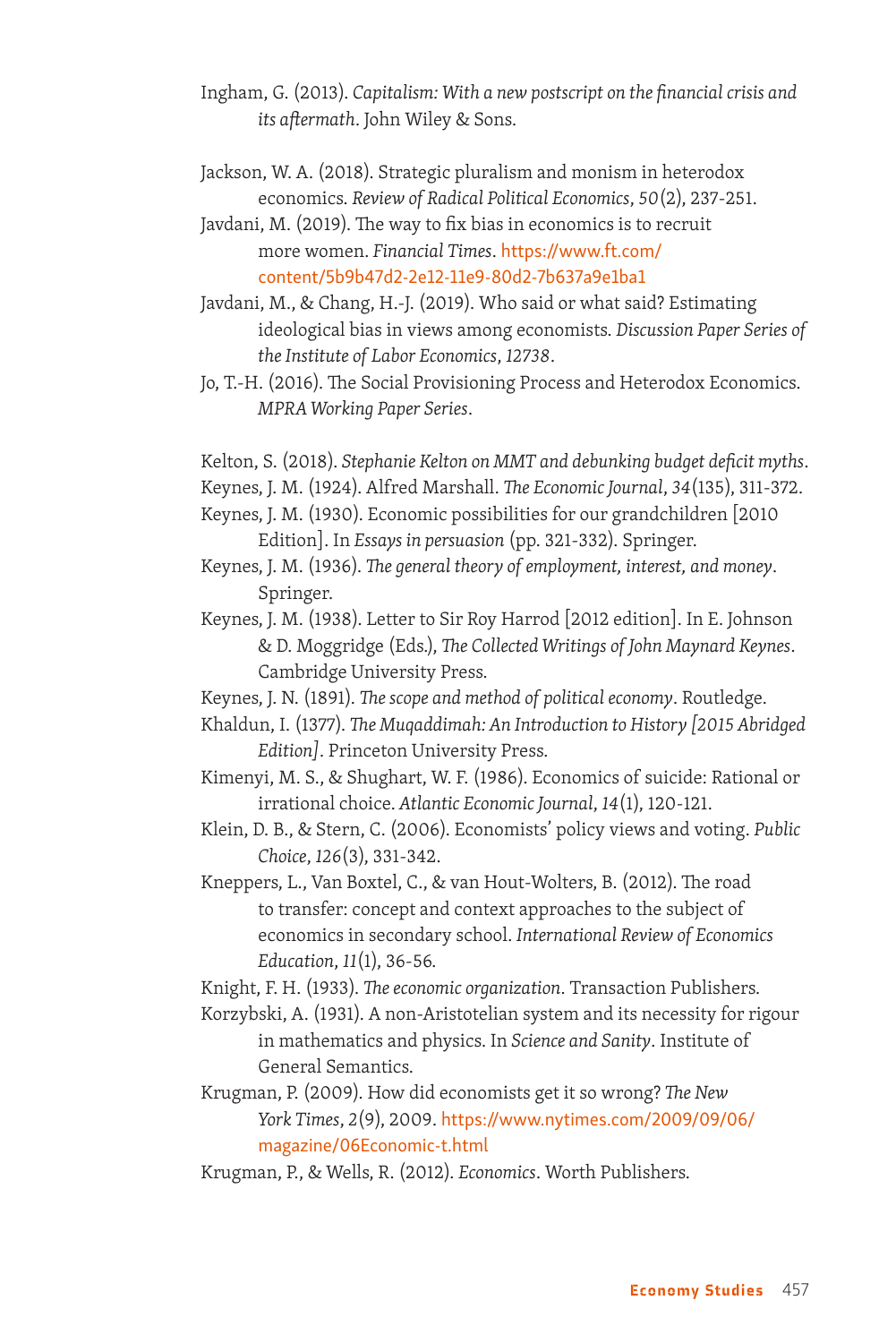Kuhn, T., Nicoli, F., & Vandenbroucke, F. (2020). Preferences for European unemployment insurance: a question of economic ideology or EU support? *Journal of European Public Policy*, *27*(2), 208-226.

Kvangraven, I. H., Styve, M. D., Kufakurinani, U., & Santanta, F. (2017). *Dialogues on Development Volume 1: Dependency*. Institute for New Economic Thinking.

Lawson, T. (2012). *Reorienting economics*. Routledge.

- Lee, F. (2009). *A history of heterodox economics: challenging the mainstream in the twentieth century*. Routledge.
- Lewis, S. L., & Maslin, M. A. (2015). Defining the anthropocene. *Nature*, *519*(7542), 171-180.

Lewis, W. A. (1955). *Theory of economic growth*. Routledge.

Lindblom, C. E. (1982). The market as prison. *The Journal of Politics*, *44*(2), 324-336.

Lopez, I. F. H. (2000). Institutional racism: Judicial conduct and a new theory of racial discrimination. *Yale Law Journal*, 1717-1884.

Lundberg, S., & Stearns, J. (2019). Women in economics: Stalled progress. *Journal of economic perspectives*, *33*(1), 3-22.

Maas, H. (2014). *Economic methodology: A historical introduction*. Routledge.

- MacKenzie, D. (2008). *An engine, not a camera: How financial models shape markets*. MIT Press.
- MacKenzie, D., & Millo, Y. (2003). Constructing a market, performing theory: The historical sociology of a financial derivatives exchange. *American Journal of Sociology*, *109*(1), 107-145.
- MacKenzie, D., Muniesa, F., & Siu, L. (2007). *Do Economists Make Markets? On the Performativity of Economics*. Princeton University Press.

Martyn, R. (2017). What even is economic pluralism? *Rethinking Economics*. [https://www.rethinkeconomics.org/journal/](https://www.rethinkeconomics.org/journal/what-even-is-economic-pluralism/) [what-even-is-economic-pluralism/](https://www.rethinkeconomics.org/journal/what-even-is-economic-pluralism/)

Marx, K. (1867). *Das Kapital. Kritik der politischen Ökonomie*. Verlag von Otto Meisner.

Marx, K., & Engels, F. (1848). *The Communist Manifesto*. [https://www.](https://www.marxists.org/archive/marx/works/download/pdf/Manifesto.pdf) [marxists.org/archive/marx/works/download/pdf/Manifesto.pdf](https://www.marxists.org/archive/marx/works/download/pdf/Manifesto.pdf)

May, A. M., McGarvey, M. G., & Whaples, R. (2014). Are disagreements among male and female economists marginal at best?: A survey of AEA members and their views on economics and economic policy. *Contemporary Economic Policy*, *32*(1), 111-132.

Mazzucato, M. (2018). *The value of everything: Making and taking in the global economy*. Hachette UK.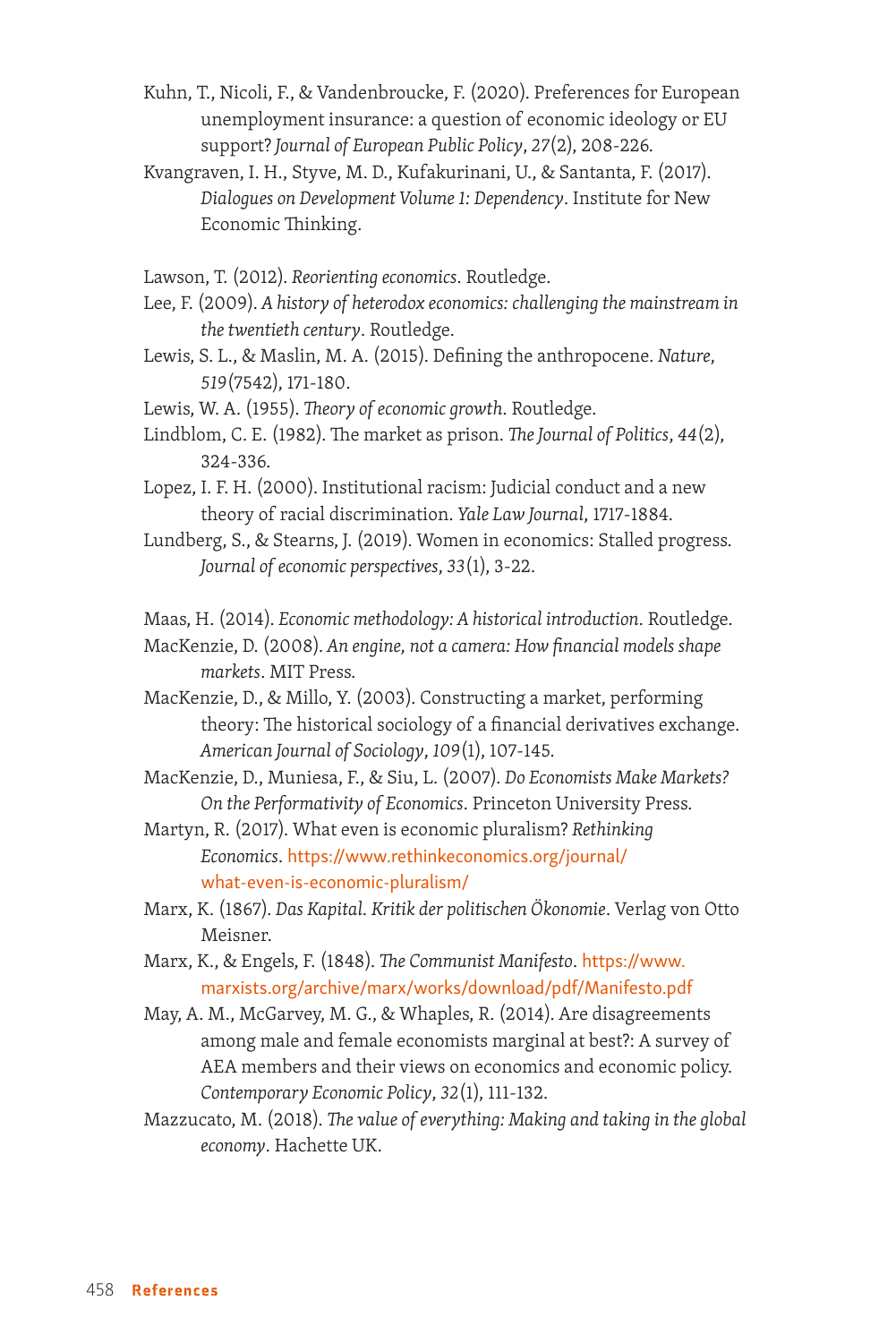- Mearman, A., Wakeley, T., Shoib, G., & Webber, D. (2011). Does pluralism in economics education make better educated, happier students? A qualitative analysis. *International Review of Economics Education*, *10*(2), 50-62.
- Meckling, J., & Allan, B. B. (2020). The evolution of ideas in global climate policy. *Nature Climate Change*, *10*(5), 434-438.
- Mengel, F., Sauermann, J., & Zölitz, U. (2019). Gender bias in teaching evaluations. *Journal of the European Economic Association*, *17*(2), 535-566.
- Mercure, J.-F., Sharpe, S., Vinuales, J., Ives, M., Grubb, M., Pollitt, H., Knobloch, F., & Nijsse, F. (2020). Deciding how to decide: Risk-opportunity analysis for transformative policy design and appraisal. *UCL IIPP Working Paper Series*. [https://www.ucl.ac.uk/](https://www.ucl.ac.uk/bartlett/public-purpose/sites/public-purpose/files/final_iipp_2021-03_roa_simon_sharpe_et_al_21_jan.pdf) [bartlett/public-purpose/sites/public-purpose/files/final\\_iipp\\_2021-03\\_](https://www.ucl.ac.uk/bartlett/public-purpose/sites/public-purpose/files/final_iipp_2021-03_roa_simon_sharpe_et_al_21_jan.pdf) [roa\\_simon\\_sharpe\\_et\\_al\\_21\\_jan.pdf](https://www.ucl.ac.uk/bartlett/public-purpose/sites/public-purpose/files/final_iipp_2021-03_roa_simon_sharpe_et_al_21_jan.pdf)
- Morgan, J. (2015). *What is neoclassical economics?: debating the origins, meaning and significance*. Routledge.
- Morgan, M. S. (2012). *The world in the model: How economists work and think*. Cambridge University Press.
- Morgan, M. S., & Rutherford, M. (1998). From interwar pluralism to postwar neoclassicism. *History of Political Economy*, *30*.
- Mounk, Y. (2018). *The people vs. democracy: Why our freedom is in danger and how to save it*. Harvard University Press.
- Myers, S. C., Nelson, M. A., & Stratton, R. W. (2009). Assessing an economics programme: Hansen proficiencies, ePortfolio, and undergraduate research. *International Review of Economics Education*, *8*(1), 87-105.
- Naritomi, J., Sequeira, S., Weigel, J., & Weinhold, D. (2020). RCTs as an opportunity to promote interdisciplinary, inclusive, and diverse quantitative development research. *World Development*, *127*, 104832.
- Nelson, E. (2019). Economics needs to do more than attract women to solve its gender problem. *Quartz*. [https://qz.com/1637906/](https://qz.com/1637906/diversity-in-economics-depends-on-more-than-just-attracting-women/) [diversity-in-economics-depends-on-more-than-just-attracting-women/](https://qz.com/1637906/diversity-in-economics-depends-on-more-than-just-attracting-women/)
- Nelson, J. A. (2009). The principles course. *The handbook of pluralist economics education*, *9*, 57.
- Nelson, J. A. (2018). Gender and Failures of Rationality in Economic Analysis. *Gender in the Economics Profession II by the American Economic Association*.
- Nicoli, F., Kuhn, T., & Burgoon, B. (2020). Collective identities, European solidarity: identification patterns and preferences for European social insurance. *JCMS: Journal of Common Market Studies*, *58*(1), 76-95.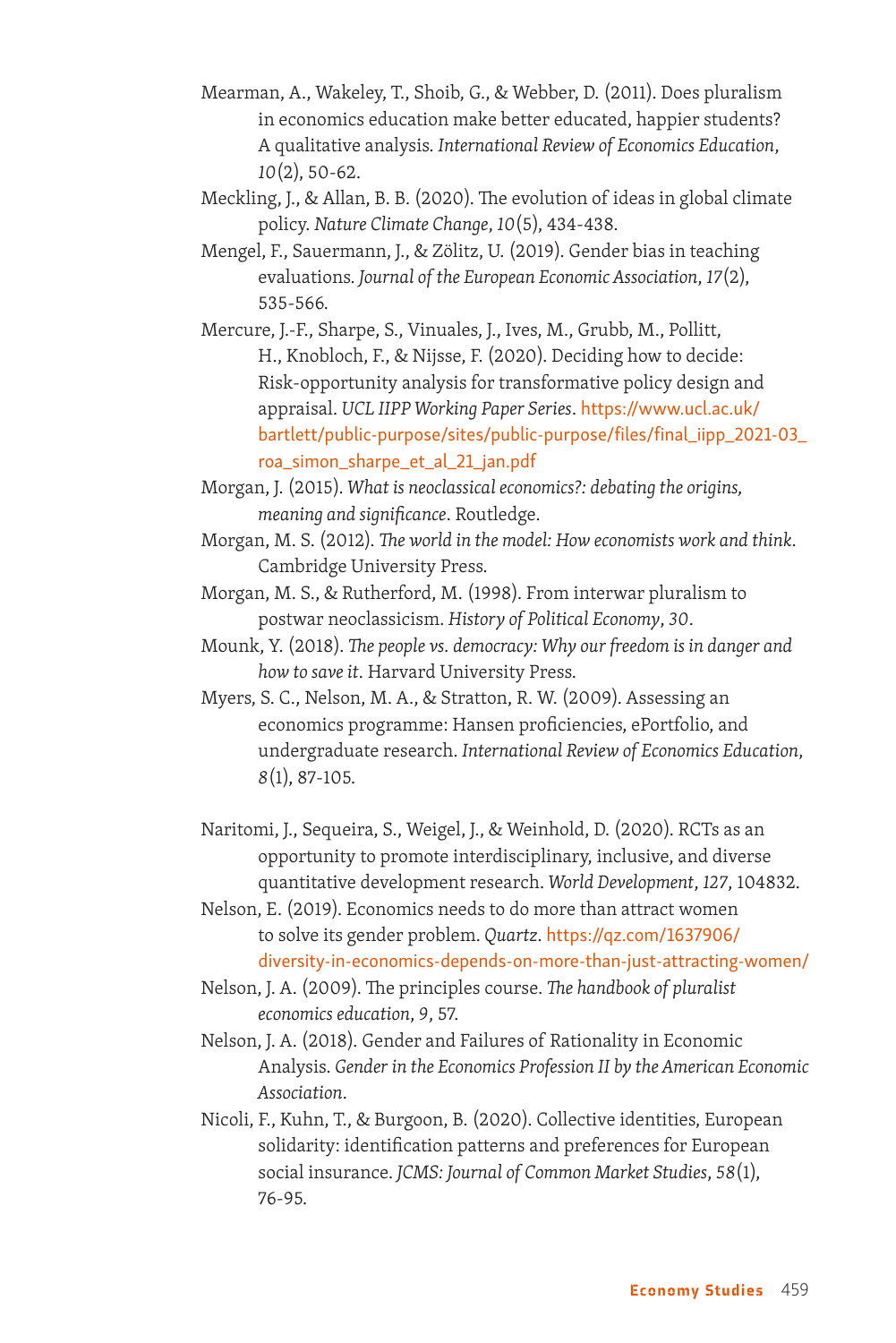Nolan, P., & Lenski, G. (2003). *Human societies*. Oxford University Press.

North, D. C. (1990). *Institutions, institutional change and economic performance*. Cambridge university press.

- O'Donnell, R. (2002). What kind of economics graduates do we want? *Australasian Journal of Economics Education*, *1*(1), 41-60.
- O'Doherty, R., Street, D., Webber, C., & Lane, C. (2007). The skills and knowledge of the graduate economist. *University of the West of England, Bristol*.
- O'Donnell, R. (2009). Economic pluralism and skill formation. In R. F. Garnett Jr, E. Olsen, & M. Starr (Eds.), *Economic pluralism*.
- OECD. (2018). Including unpaid household activities: An estimate of its impact on macro-economic indicators in the G7 economies and the way forward. [https://www.oecd.org/officialdocuments/publicdisplayd](https://www.oecd.org/officialdocuments/publicdisplaydocumentpdf/?cote=SDD/DOC(2018)4&docLanguage=En) [ocumentpdf/?cote=SDD/DOC\(2018\)4&docLanguage=En](https://www.oecd.org/officialdocuments/publicdisplaydocumentpdf/?cote=SDD/DOC(2018)4&docLanguage=En)
- OECD. (2021). *Green growth and sustainable development*. [https://www.oecd.](https://www.oecd.org/greengrowth/) [org/greengrowth/](https://www.oecd.org/greengrowth/)
- Ostrom, E. (1990). *Governing the commons: The evolution of institutions for collective action*. Cambridge University Press.
- Oswald, A., & Stern, N. (2019). Why are economists letting down the world on climate change. *VoxEU*. [https://voxeu.org/article/](https://voxeu.org/article/why-are-economists-letting-down-world-climate-change) [why-are-economists-letting-down-world-climate-change](https://voxeu.org/article/why-are-economists-letting-down-world-climate-change)
- Parvin, M. (1992). Is Teaching Neoclassical Economics as the Science of Economics Moral? *The Journal of Economic Education*, *23*(1), 65-78.
- Pawson, R. (2002). *Evidence-Based policy: The Promise of Realist Synthesis, Centre for Evidence Based Policy & Practice Working Paper 4*.
- Pawson, R., & Tilley, N. (2001). Realistic evaluation bloodlines. *American Journal of Evaluation*, *22*(3), 317-324.
- PEPS. (2014). The case for pluralism: what French undergraduate economics teaching is all about and how it can be improved. *International Journal of Pluralism and Economics Education*, *5*(4), 385-400.
- Perez, C. C. (2019). *Invisible women: Exposing data bias in a world designed for men*. Random House.
- Perry, K. (2020). Rethink economics to help marginalized people. *Nature*, *582*(7812), 341-341.
- Polanyi, K. (1944). *The Great Transformation*. Farrar & Rinehart.

Pomorina, I. (2012). Economics graduates' skills and employability. *Economics Network*. [https://www.economicsnetwork.ac.uk/sites/](https://www.economicsnetwork.ac.uk/sites/default/files/Ashley/EN%20Employers%20Survey%202012%20-%20Full%20Report(2).pdf) [default/files/Ashley/EN%20Employers%20Survey%202012%20-%20](https://www.economicsnetwork.ac.uk/sites/default/files/Ashley/EN%20Employers%20Survey%202012%20-%20Full%20Report(2).pdf) [Full%20Report\(2\).pdf](https://www.economicsnetwork.ac.uk/sites/default/files/Ashley/EN%20Employers%20Survey%202012%20-%20Full%20Report(2).pdf)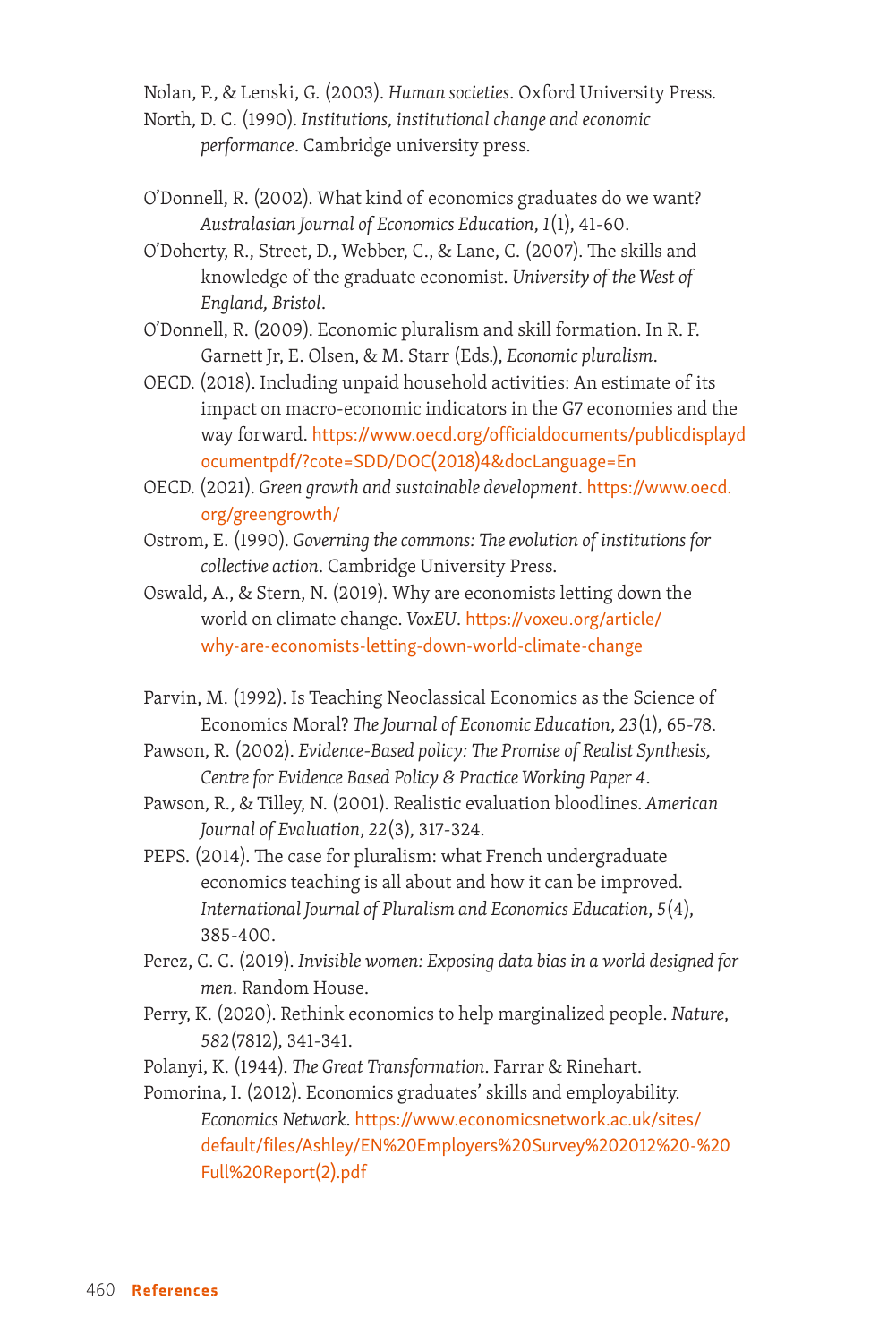- Proctor, J. C. (2019). *Mapping Pluralist Research: An overview of research within the student movement for pluralism in economics*. oikos International. [https://cdn.oikos-international.org/intl/old/2019/03/](https://cdn.oikos-international.org/intl/old/2019/03/Mapping-Pluralist-Research-0319.pdf?fbclid=IwAR32UXbUMbF6YHAbv1WiO6iRgEv7ABCyEsR3VwSUr4CLj3r5PVAZZt9WIlE) [Mapping-Pluralist-Research-0319.pdf?fbclid=IwAR32UXbUMbF6YHAbv](https://cdn.oikos-international.org/intl/old/2019/03/Mapping-Pluralist-Research-0319.pdf?fbclid=IwAR32UXbUMbF6YHAbv1WiO6iRgEv7ABCyEsR3VwSUr4CLj3r5PVAZZt9WIlE) [1WiO6iRgEv7ABCyEsR3VwSUr4CLj3r5PVAZZt9WIlE](https://cdn.oikos-international.org/intl/old/2019/03/Mapping-Pluralist-Research-0319.pdf?fbclid=IwAR32UXbUMbF6YHAbv1WiO6iRgEv7ABCyEsR3VwSUr4CLj3r5PVAZZt9WIlE)
- Purdie-Vaughns, V., Steele, C. M., Davies, P. G., Ditlmann, R., & Crosby, J. R. (2008). Social identity contingencies: how diversity cues signal threat or safety for African Americans in mainstream institutions. *Journal of personality and social psychology*, *94*(4), 615.
- Raveaud, G. (2009). A pluralist teaching of economics: why and how. In R. F. Garnett Jr, E. Olsen, & M. Starr (Eds.), *Economic pluralism* (Vol. 122). Routledge.

Reardon, J. (2009). *The handbook of pluralist economics education*. Routledge.

- Reardon, J., & Madi, M. A. (2014). *The economics curriculum: towards a radical reformulation*. College Publications.
- Rethinking Economics, & Ecnmy. (2018). *Doing Economics Differently*. [https://](https://www.ecnmy.org/wp-content/uploads/2018/10/RE-Economy-Doing-Economics-Differently-Report-September-2018-DIGITAL.pdf) [www.ecnmy.org/wp-content/uploads/2018/10/RE-Economy-Doing-](https://www.ecnmy.org/wp-content/uploads/2018/10/RE-Economy-Doing-Economics-Differently-Report-September-2018-DIGITAL.pdf)[Economics-Differently-Report-September-2018-DIGITAL.pdf](https://www.ecnmy.org/wp-content/uploads/2018/10/RE-Economy-Doing-Economics-Differently-Report-September-2018-DIGITAL.pdf)

Robbins, L. (1932). *An essay on the nature and significance of economic science*. Ludwig von Mises Institute.

- Robinson, J. A., & Acemoglu, D. (2012). *Why nations fail: The origins of power, prosperity and poverty*. Profile London.
- Rodrik, D. (2011). *The globalization paradox: why global markets, states, and democracy can't coexist*. Oxford University Press.
- Rodrik, D. (2015). *Economics rules: The rights and wrongs of the dismal science*. WW Norton & Company.

Roncaglia, A. (2017). The economist as an expert: a prince, a servant or a citizen. *Institute for New Economic Thinking blog*. [https://www.ineteconomics.org/perspectives/blog/](https://www.ineteconomics.org/perspectives/blog/the-economist-as-an-expert-a-prince-a-servant-or-a-citizen) [the-economist-as-an-expert-a-prince-a-servant-or-a-citizen](https://www.ineteconomics.org/perspectives/blog/the-economist-as-an-expert-a-prince-a-servant-or-a-citizen)

- Roosenboom, P. (2020). Vijf jaar private equity: Hogere prijzen, meer schuld en grotere deals. *M&A Magazine*. [https://repub.eur.nl/](https://repub.eur.nl/pub/129152) [pub/129152](https://repub.eur.nl/pub/129152)
- Salanti, A., & Screpanti, E. (1997). *Pluralism in economics: new perspectives in history and methodology*. Edward Elgar Publishing.
- Samuels, W. J., Biddle, J. E., & Davis, J. B. (2008). *A companion to the history of economic thought*. John Wiley & Sons.
- Samuelson, P. A. (1987). Out of the closet: a program for the whig history of economic science. *Journal of the History of Economic Thought*, *9*(1), 51-60.

Samuelson, P. A. (1990). Foreword. In P. Saunders & W. B. Walstad (Eds.), *The Principles of Economics Course*. McGraw-Hill.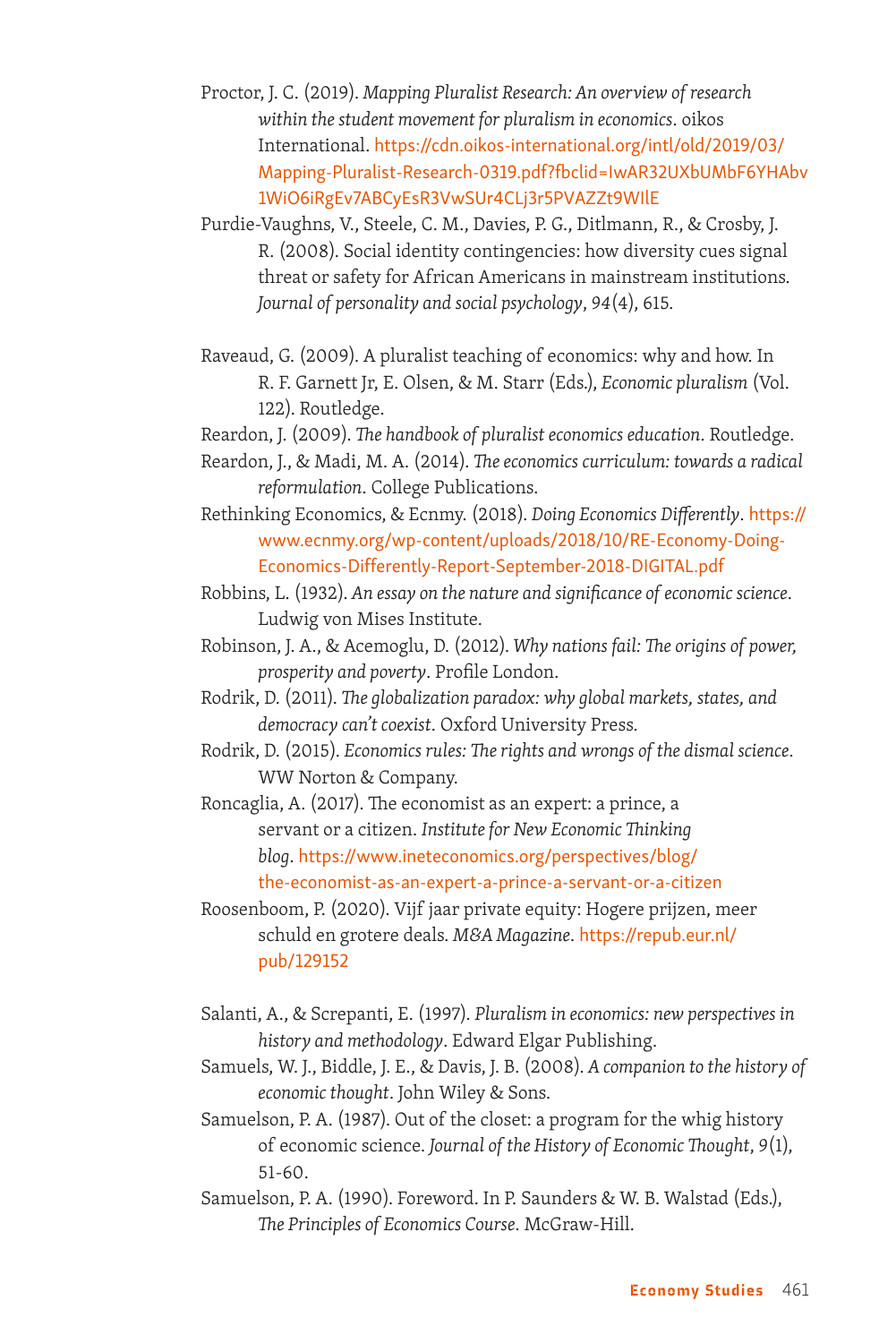- Sandberg, S. (2013). *Lean in: Women, work, and the will to lead*. Random House.
- Sarsons, H., Gërxhani, K., Reuben, E., & Schram, A. (2021). Gender differences in recognition for group work. *Journal of Political economy*, *129*(1), 000-000.
- Say, J.-B. (1803). *A treatise on political economy: or the production, distribution, and consumption of wealth*. Grigg & Elliot.
- Schakel, W., Burgoon, B., & Hakhverdian, A. (2020). Real but unequal representation in welfare state reform. *Politics & Society*, *48*(1), 131-163.
- Schulak, E.-M., & Unterköfler, H. (2011). *The Austrian school of economics: A history of its ideas, ambassadors, and institutions*. Ludwig von Mises Institute.
- Schumpeter, J. A. (1911). *The theory of economic development: An inquiry into profits, capital, credit, interest, and the business cycle [translated in 1934]* (Vol. 1). New Brunswick
- Schumpeter, J. A. (1942). *Capitalism, Socialism and Democracy*. Columbia University Press.
- Schumpeter, J. A. (1954). *History of economic analysis*. Routledge.
- Sen, A. (1987). *On Ethics and Economics*. Blackwell Publishing.
- Sen, A. (2005). *Sen, McCloskey, and the Future of Heterodox Economics* [Interview]. Post-Autistic Economics Review. [http://www.paecon.](http://www.paecon.net/PAEReview/issue35/Garnett35.htm) [net/PAEReview/issue35/Garnett35.htm](http://www.paecon.net/PAEReview/issue35/Garnett35.htm)
- Sent, E.-M. (2006). Pluralisms in economics. In S. H. Kellert, H. E. Longino, & C. K. Waters (Eds.), *Scientific Pluralism* (pp. 80-101).
- Shaikh, A. (2016). *Capitalism: Competition, conflict, crises*. Oxford University Press.
- Siegfried, J. J., Bartlett, R. L., Hansen, W. L., Kelley, A. C., McCloskey, D. N., & Tietenberg, T. H. (1991). The status and prospects of the economics major. *The Journal of Economic Education*, *22*(3), 197-224.
- Siegfried, J. J., & Walstad, W. B. (2014). Undergraduate coursework in economics: A survey perspective. *The Journal of Economic Education*, *45*(2), 147-158.
- Smelser, N. J., & Swedberg, R. (2010). *The handbook of economic sociology*. Princeton University Press.
- Smith, A. (1776). *An Inquiry into the Nature and Causes of the Wealth of Nations* (Vol. 1). Librito Mondi.
- Soll, J. B., Milkman, K. L., & Payne, J. W. (2014). A user's guide to debiasing. In G. Keren & G. Wu (Eds.), *Wiley-Blackwell Handbook of Judgment and Decision Making*.
- Solow, R. M. (1983). Teaching Economics in the 1980s. *The Journal of Economic Education*, *14*(2), 65-68.
- Solow, R. M. (1994). Science and ideology in economics. In D. M. Hausman (Ed.), *The Philosophy of Economics: An Anthology* (pp. 239-251).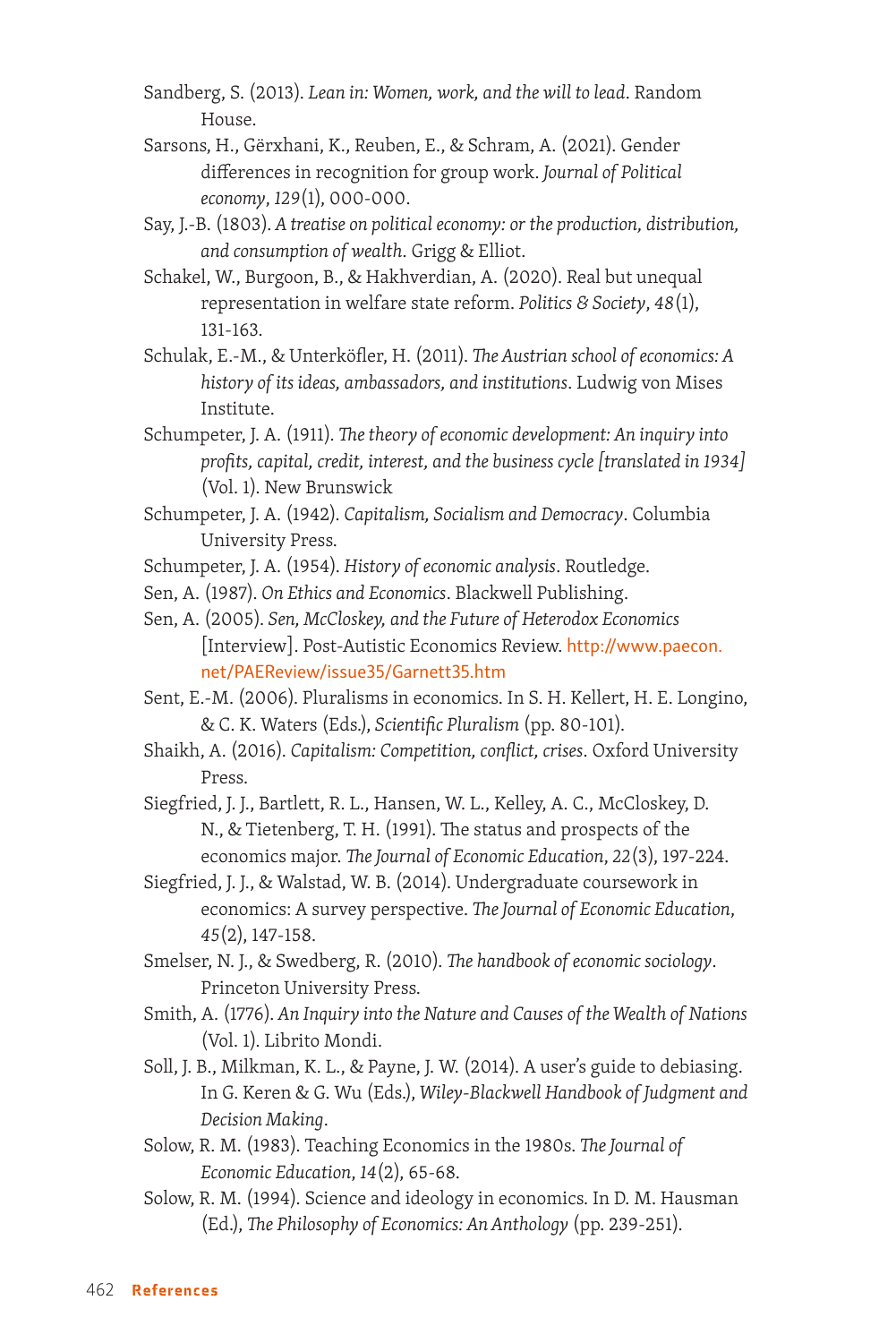- Spiegler, P. M., & Milberg, W. (2013). Methodenstreit 2013? Historical perspective on the contemporary debate over how to reform economics. *Forum for Social Economics*, *42*(4), 311-345.
- Squires, D. (2012). Curriculum alignment research suggests that alignment can improve student achievement. *The Clearing House: A Journal of Educational Strategies, Issues and Ideas*, *85*(4), 129-135.
- Stame, N. (2004). Theory-based evaluation and types of complexity. *Evaluation*, *10*(1), 58-76.
- Stevenson, B., & Zlotnik, H. (2018). *Representations of men and women in introductory economics textbooks* (Vol. 108). American Economic Association.
- Stigler, G. J. (1962). The Problem of the Negro. *The New Guard*, 11-12.
- Strassmann, D., & Starr, M. (2009). Raising dissonant voices: Pluralism and economic heterodoxy. In R. F. Garnett Jr, E. Olsen, & M. Starr (Eds.), *Economic pluralism* (pp. 83-95). Routledge.
- Su, H.-C. (2012). Beyond the positive-normative dichotomy: some remarks on Colander's Lost Art of Economics. *Journal of Economic Methodology*, *19*(4), 375-390.
- Tetlow, G. (2018). Where are all the female economists? *Financial Times*. <https://www.ft.com/content/0e5d27ba-2b61-11e8-9b4b-bc4b9f08f381>
- The Economics Network. (2015). *'Employers' Survey 2014-2015*. [https://www.](https://www.economicsnetwork.ac.uk/projects/surveys/employers14-15) [economicsnetwork.ac.uk/projects/surveys/employers14-15](https://www.economicsnetwork.ac.uk/projects/surveys/employers14-15)
- Theobald, E. J., Hill, M. J., Tran, E., Agrawal, S., Arroyo, E. N., Behling, S., Chambwe, N., Cintrón, D. L., Cooper, J. D., & Dunster, G. (2020). Active learning narrows achievement gaps for underrepresented students in undergraduate science, technology, engineering, and math. *Proceedings of the national academy of sciences*, *117*(12), 6476-6483.
- Thornton, T. B. (2016). *From Economics to Political Economy: The problems, promises and solutions of pluralist economics*. Routledge.
- Tieleman, J., De Muijnck, S., Kavelaars, M., & Ostermeijer, F. (2017). *Thinking like an Economist: A quantitative analysis of economics bachelor curricula in the Netherlands*. Rethinking Economics NL. [https://www.](https://www.economicseducation.org/s/Thinking-like-an-economist.pdf) [economicseducation.org/s/Thinking-like-an-economist.pdf](https://www.economicseducation.org/s/Thinking-like-an-economist.pdf)
- Turner, A. (2010). Market Efficiency and Rationality: Why Financial Markets are Different. Lionel Robbins Memorial Lectures, London School of Economics.
- United Nations. Economic Commission for Africa (2015). *Illicit financial flows: report of the High Level Panel on illicit financial flows from Africa*. United Nations, Addis Ababa.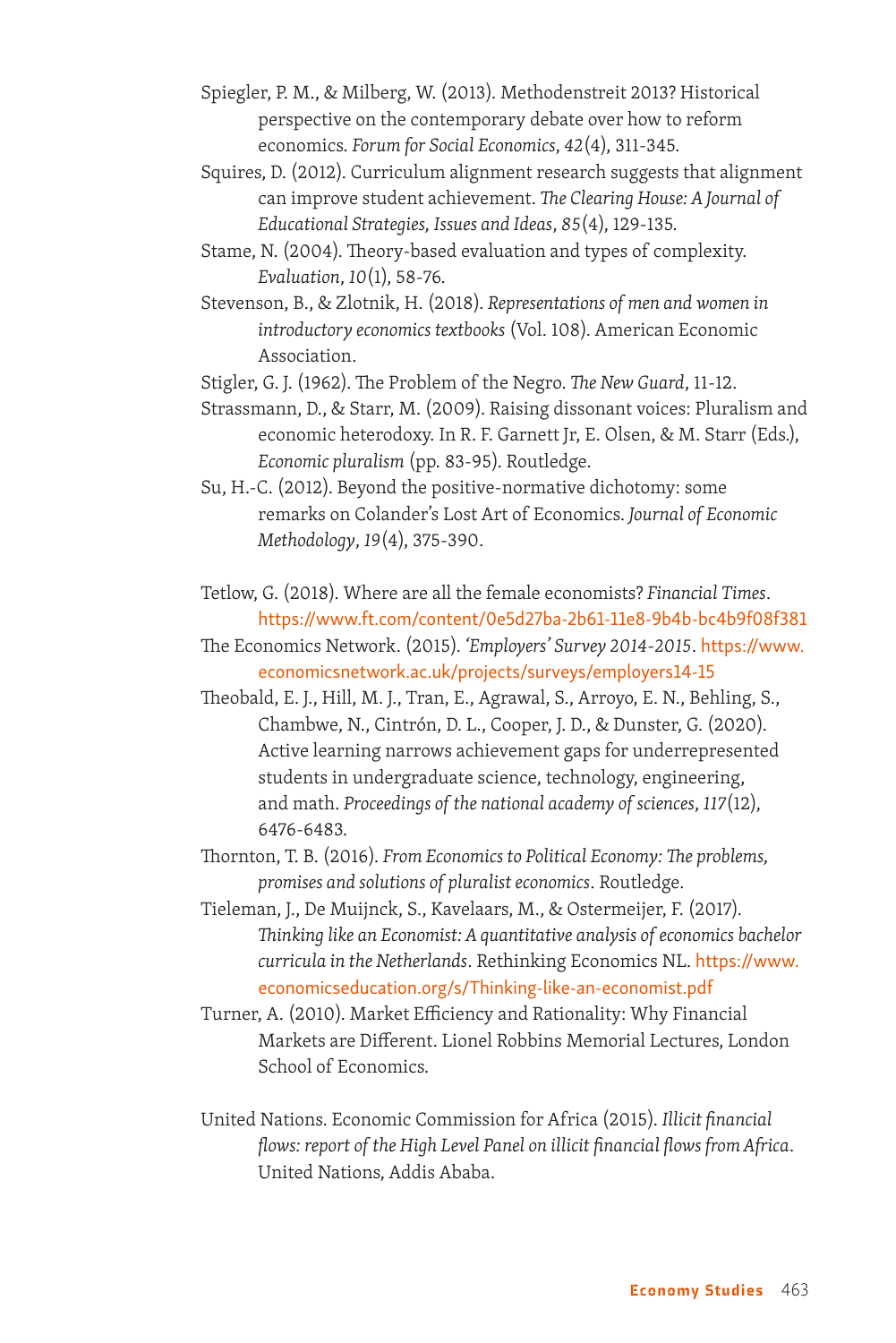- Van Bavel, B. (2016). *The invisible hand?: how market economies have emerged and declined since AD 500*. Oxford University Press.
- Van Bussel, M. (2020). Commerciële kinderopvang is niet slecht. *Management Kinderopvang*, *26*(2), 28-30.
- Van Dalen, H., & Klamer, A. (1996). *Telgen van Tinbergen: het verhaal van de Nederlandse economen*. Balans.
- Van Dalen, H., Klamer, A., & Koedijk, C. (2015a). Het gekantelde wereldbeeld van economen. *Me Judice*. [https://www.mejudice.nl/](https://www.mejudice.nl/artikelen/detail/het-gekantelde-wereldbeeld-van-economen) [artikelen/detail/het-gekantelde-wereldbeeld-van-economen](https://www.mejudice.nl/artikelen/detail/het-gekantelde-wereldbeeld-van-economen)
- Van Dalen, H., Klamer, A., & Koedijk, K. (2015b). De ideale econoom staat onder druk. *Me Judice*. [https://www.mejudice.nl/artikelen/detail/](https://www.mejudice.nl/artikelen/detail/de-ideale-econoom-staat-onder-druk) [de-ideale-econoom-staat-onder-druk](https://www.mejudice.nl/artikelen/detail/de-ideale-econoom-staat-onder-druk)
- Van de Weijenberg, A. (2018). Private equity in kinderopvang: lust of last? *Management Kinderopvang*, *24*(6), 10-13.
- Van den Bergh, J. C. (2011). Environment versus growth A criticism of "degrowth" and a plea for "a-growth". *Ecological economics*, *70*(5), 881-890.
- Van den Bergh, J. C., & Kallis, G. (2012). Growth, a-growth or degrowth to stay within planetary boundaries? *Journal of Economic Issues*, *46*(4), 909-920.
- Varathan, P. (2017). A Princeton economist has a theory for why there are so few women in economics. *Quartz*. [https://qz.com/1165891/](https://qz.com/1165891/why-there-are-so-few-women-economists-according-to-princeton-economist-anne-case/) [why-there-are-so-few-women-economists-according-to-princeton](https://qz.com/1165891/why-there-are-so-few-women-economists-according-to-princeton-economist-anne-case/)[economist-anne-case/](https://qz.com/1165891/why-there-are-so-few-women-economists-according-to-princeton-economist-anne-case/)
- Velthuis, O. (1999). The Changing Relationship Between Economic Sociology and Institutional Economics. *American journal of economics and sociology*, *58*(4), 629-649.
- Wallerstein, I., Alatas, S., Brumann, C., Calhoun, C., Hall, J., Madan, T., & Wallerstein, I. (2003). Anthropology, sociology, and other dubious disciplines. *Current Anthropology*, *44*(4), 453-465.
- Wamsley, L. (2020). World's Largest Asset Manager Puts Climate At The Center Of Its Investment Strategy. *NPR*. [https://www.npr.](https://www.npr.org/2020/01/14/796252481/worlds-largest-asset-manager-puts-climate-at-the-center-of-its-investment-strate) [org/2020/01/14/796252481/worlds-largest-asset-manager-puts](https://www.npr.org/2020/01/14/796252481/worlds-largest-asset-manager-puts-climate-at-the-center-of-its-investment-strate)[climate-at-the-center-of-its-investment-strate](https://www.npr.org/2020/01/14/796252481/worlds-largest-asset-manager-puts-climate-at-the-center-of-its-investment-strate)
- Wang, L., Malhotra, D., & Murnighan, J. K. (2011). Economics education and greed. *Academy of Management Learning & Education*, *10*(4), 643-660.
- Watts, M., & Becker, W. E. (2008). A little more than chalk and talk: Results from a third national survey of teaching methods in undergraduate economics courses. *The Journal of Economic Education*, *39*(3), 273-286.
- Watts, M., & Schaur, G. (2011). Teaching and assessment methods in undergraduate economics: A fourth national quinquennial survey. *The Journal of Economic Education*, *42*(3), 294-309.